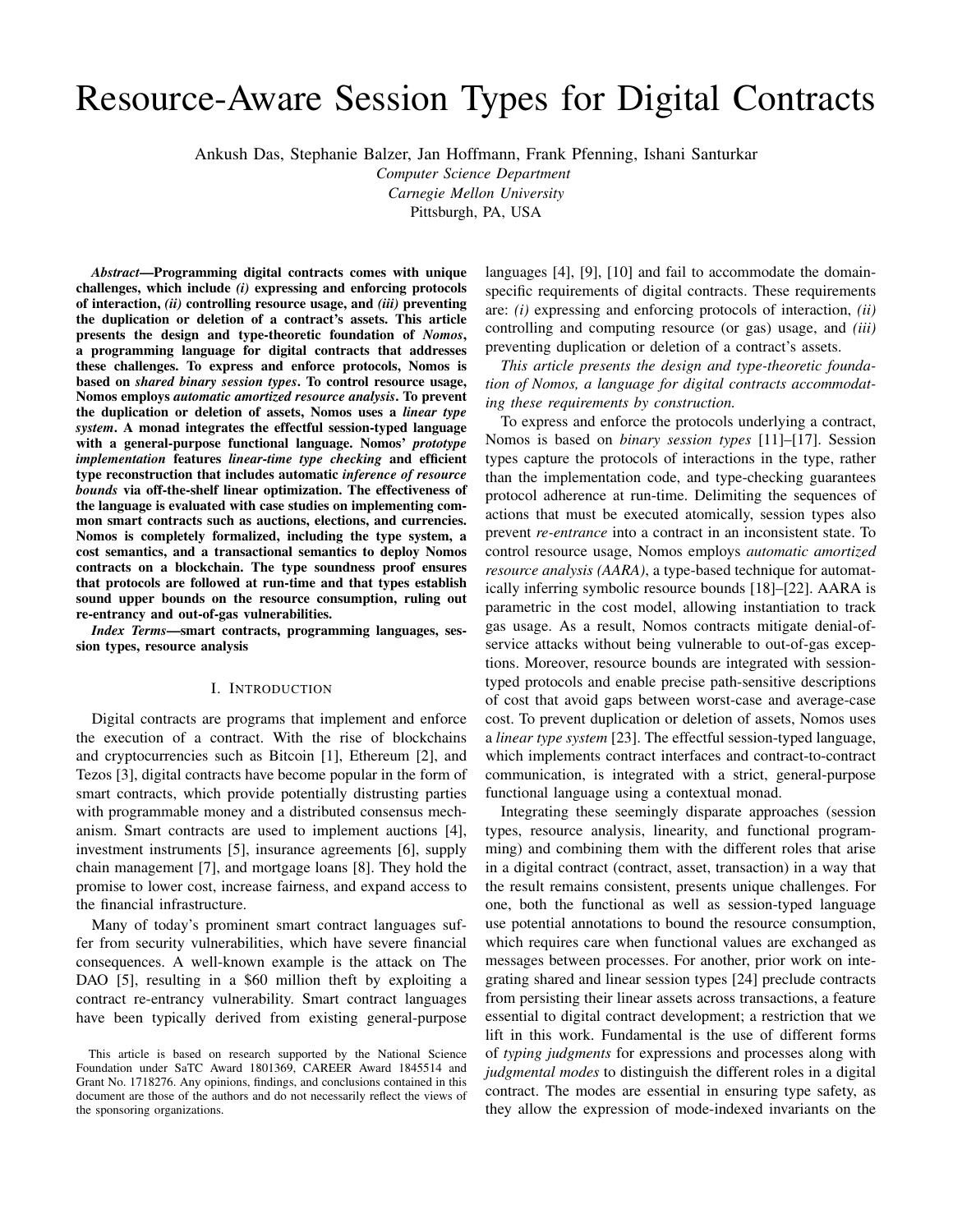typing contexts and their enforcement by the typing rules.

Nomos is completely formalized, including the type system, a cost semantics, and a transactional semantics to instantiate Nomos contracts on a blockchain. A type soundness proof ensures that protocols are followed at run-time and that types establish sound upper bounds on the resource consumption.

The soundness guarantees are meaningful in a *restricted attacker model* in which even the adversary cannot execute ill-typed code. Such a model is justified in a decentralized consensus setting such as a blockchain, where transactions and contracts are publicly type checked, thwarting attacks from adversaries intending to damage the blockchain state by submitting malformed code. In this setting, transaction validation and thus type checking are part of the attack surface and can be used by an adversary for denial-of-service attacks. To mitigate such attacks, we have carefully designed the Nomos type system that integrates its various features in a way that type checking is *linear-time* in the size of the program.

To evaluate Nomos, we implemented a publicly available open-source prototype [25] and conducted 8 case studies implementing common smart contracts such as auctions, elections, and currencies. Our experiments show that typechecking overhead is less than 0.7 ms for each contract and bound inference (can be performed off-chain) takes less than 10 ms. Moreover, gas bounds are tight for most contracts. To the best of our knowledge, this is the first implementation to integrate shared binary session types into a functional language with support for resource analysis.

To simplify programming and make Nomos accessible to digital contract developers, we *(i)* developed an intuitive surface syntax particularly related to the contextual monad integrating session types into a functional core; *(ii)* used a bidirectional type checker with a particular focus on improving the quality of error messages to guide the programmer to locate the source of the error; *(iii)* used an off-the-shelf LP solver to automatically infer channel modes and potential annotations so that the burden of inference does not fall on the programmer.

Our main technical contributions are:

- design of Nomos, a language that addresses the domainspecific requirements of digital contracts by construction;
- a fine-tuned system of typing judgments (Section IV) that uses *modes* to orchestrate the sound integration of session types (Section III), functions (Section V), and resource analysis (Section VI);
- extension of shared session types to store linear assets;
- resource cost amortization by allowing gas storage in internal data structures (Section VI);
- type safety proof of Nomos using a novel asynchronous cost semantics (Section VII);
- a prototype implementation and case study of prominent blockchain applications (Section VIII);
- a transactional semantics to deploy and execute Nomos contracts and transactions on a blockchain (Section IX).

In addition, the technical report [26] details the technical development, provides additional explanations and the full implementation of the blockchain applications.

## II. NOMOS BY EXAMPLE

This section provides an overview of the main features of Nomos based on a simple auction contract.

*Explicit Protocols of Interaction:* Digital contracts, like traditional contracts, follow a *predefined protocol*. For instance, an auction contract distinguishes a bidding phase, where bidders submit their bids, possibly multiple times, from a subsequent collection phase, where the highest bidder receives the lot while all other bidders receive their bids back. In Solidity [4], the bidding phase of an auction is typically implemented as the bid function below. This function receives a bid (msg.value) from a bidder (msg.sender) and adds it to the bidder's total previous bids (bidValue).

```
function bid() public payable {
 require (status == running);
 bidder = msg.sender;
 bid = msg.value;
 bidValue[bidder] = bidValue[bidder] + bid; }
```
To guarantee that a bid can only be placed in the bidding phase, the contract uses the state variable status to track the different phases of a contract. The require statement tests whether the auction is still running and thus accepts bids. It is checked at run-time and aborts the execution if the condition is not met. It is the responsibility of the programmer to define state variables, update them, and introduce guards.

Rather than burying the contract's interaction protocol in implementation code by means of state variables and runtime checks, Nomos allows the explicit expression and static enforcement of protocols with *session types*. The auction's protocol amounts to the following recursive session type:

stype auction  $=$  $\uparrow_L^{\leq q^{22}} \oplus {\text{running}}: \& {\text{ (bid : id \rightarrow money \rightarrow } \downarrow_L^{\leq} \text{ auction}, \text{ (anreal : } \downarrow^{\geq L \text{ (S, question)}})}$ cancel :  $\triangleright^{21} \downarrow^S$  auction }, ended : & {collect : id  $\rightarrow \bigoplus$  {won : lot  $\otimes \bigcup_{\alpha=1}^{5}$  auction,  $\textbf{lost}: \textsf{money} \otimes \triangleright^7 \downarrow^{\mathsf{S}}_{\mathsf{L}} \textsf{auction} \},$  $\mathrm{cancel}: \triangleright^{21} \downarrow^{\mathsf{S}}_{\mathsf{L}}$ auction $\} \}$ 

We first focus on how the session type defines the main interactions of a contract with a bidder and ignore the operators  $\uparrow_L^S$ ,  $\downarrow_L^S$ ,  $\triangleleft$ , and  $\triangleright$  for now. To distinguish the two main phases an auction can be in, the session type uses an internal choice (⊕), leading the contract to either send the label running or ended, depending on whether the auction still accepts bids or not, respectively. Dual to an internal choice is an external choice  $(\&)$ , which leaves the choice to the client (i.e., bidder) rather than the provider (i.e., contract). For example, in case the auction is running, the client can choose between placing a bid (label bid) or backing out (cancel). In the former case, the client indicates their identifier (type id), followed by a payment (type money). Nomos session types allow transfer of both non-linear (e.g., id) and linear assets (e.g., money), using the operators arrow  $(\rightarrow)$  and  $(\rightarrow)$ , respectively. Should the auction have ended, the client can choose to check their outcome (label collect) or back out (cancel). In the case of collect, the auction will answer with either won or lost. In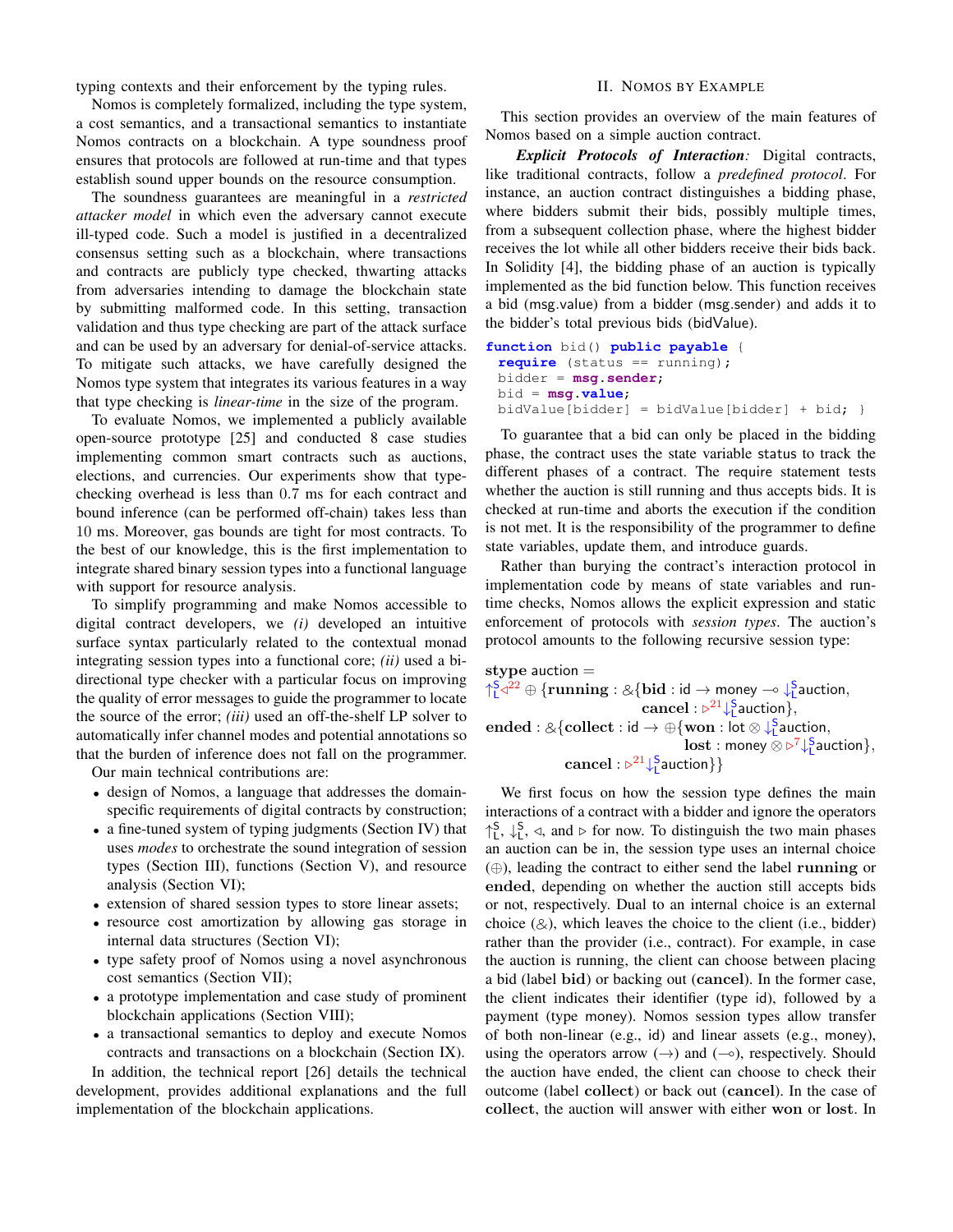the former case, the auction will send the lot, in the latter case, it will return the client's bid. The linear product  $(\otimes)$  is dual to  $\sim$  and denotes the transfer of a linear value from the contract to the client. The auction type guarantees that a client cannot collect during the running phase, while they cannot bid during the ended phase.

Nomos uses *shared* session types [24] to guarantee that bidders interact with the auction in mutual exclusion from each other and that the sequences of actions are executed *atomically*. To demarcate the parts of the protocol that become a *critical section*, the above session type uses the  $\uparrow_L^S$  and  $\downarrow_L^S$ modalities. The  $\uparrow_L^S$  modality denotes the beginning of a critical section, the  $\downarrow^S$  modality denotes its end. Programmatically,  $\uparrow^S_L$ translates into an *acquire* of the auction session and  $\downarrow^S$  into its *release*, which is only sound if the protocol behaves like an auction afterwards (*equi-synchronizing* type).

Contracts are implemented by *processes*, revealing the concurrent, message-passing nature of session-typed languages. The process *run* below implements the auction's running phase. Line 3 gives the process' signature, indicating that it offers a shared session of type auction along the channel sa and uses a linear hash map b: hashmap $\langle id, bid \rangle$  of bids indexed by id and a linear lot l. Line 5 onward list the process body. Lines 1,2 define session types bid and bids, respectively.

|     | 1: stype bid = $&$ {addr : id $\wedge$ bid, val : money}   |  |  |  |
|-----|------------------------------------------------------------|--|--|--|
|     | 2: stype bids $=$ hashmap $\langle$ id, bid $\rangle$      |  |  |  |
|     | 3: $(b : bids)$ , $(l : lot) \vdash run :: (sa : auction)$ |  |  |  |
| 4:  | $sa \leftarrow run \leftarrow b \; l =$                    |  |  |  |
|     | 5:<br>$la \leftarrow$ accept sa;                           |  |  |  |
|     | 6:<br>$la.\mathbf{running}$                                |  |  |  |
| 7:  | case la ( bid $\Rightarrow$ $r \leftarrow$ recv la;        |  |  |  |
| 8:  | $m \leftarrow$ recv la :                                   |  |  |  |
| 9:  | $sa \leftarrow$ detach la :                                |  |  |  |
| 10: | $b' \leftarrow addbid \ r \leftarrow b \ m$ ;              |  |  |  |
| 11: | $sa \leftarrow check \leftarrow b'$                        |  |  |  |
| 12: | $\vert$ cancel $\Rightarrow$ $sa \leftarrow$ detach $la$ ; |  |  |  |
| 13: | $sa \leftarrow run \leftarrow b \; l$                      |  |  |  |

The contract process first *accepts* an acquire request by a bidder (line 5) and then sends the message running (line 6), indicating the auction status and waiting for the bidder's choice. Should the bidder choose to make a bid, the process waits to receive the bidder's identifier (line 7) followed by money equivalent to the bidder's bid (line 8). Internally, the process stores the pair of the bidder's identifier and bid in the data structure bids (line 10). After this linear exchange, the process leaves the critical section by issuing a *detach* (line 9), matching the bidder's release request, and tail calls the *check* process (line 11) that compares the number of bidders with a threshold. If the threshold is exceeded, the contract transitions to the ended phase implemented by a different process, otherwise the *run* process is called again.

*Linear Assets:* Nomos integrates a linear type system that tracks the assets stored in a process. The type system enforces that assets are never duplicated, but only exchanged between processes. Moreover, the type system prevents a process from terminating while it holds linear assets. For example, the auction contract treats money and lot as linear assets, which is witnessed by the use of the linear operators  $\rightarrow$  and ⊗ for their exchange. In contrast, no provisions to handle assets linearly exist in Solidity, allowing such assets to be created out of thin air, duplicated, or discarded. In the above bid function, for instance, the language does not prevent the programmer from writing bidValue[bidder] = bid instead, losing the bidder's previous bid.

*Re-Entrancy Vulnerabilities:* A contract function is reentrant if, once called by a user, it can potentially be called again before the previous call has completed. As an illustration, consider the below collect function of the auction contract in Solidity where the funds are transferred to the bidder before the hash map is updated to reflect this change.

```
1 function collect() public payable {
2 require (status == ended);<br>3 bidder = msq.sender;
   3 bidder = msg.sender;
4 bid = bidValue[bidder];
5 bidder.send(bid);
6 bidValue[bidder] = 0; }
7
8 function () payable {
9 auction.collect(); }
```
A bidder can now cause re-entrancy by creating a dummy contract with an unnamed *fallback* function (line 9) that calls the auction's collect function. This call is triggered when collect calls send (line 5), leading to an infinite recursive call to collect, depleting all funds from the auction. The message-passing framework of session types eliminates this vulnerability. While session types provide multiple clients access to a contract, the acquire-release discipline ensures that clients interact with the contract in mutual exclusion. To attempt re-entrancy, a bidder will need to acquire the auction contract twice without releasing it, but the second acquire would fail to execute.

*Resource Cost:* Another important aspect of digital contracts is their *resource usage*. On a blockchain, executing a contract function, or *transaction*, requires new blocks to be added to the blockchain. In existing blockchains like Ethereum, this is done by *miners* who charge a fee based on the *gas* usage of the transaction, indicating the cost of its execution. Precisely computing this cost is important because the sender of a transaction must pay this fee to the miners. If the sender does not pay a sufficient amount, the transaction will be aborted by the miners and the sender's fee is lost!

Nomos uses resource-aware session types [27] to statically analyze the resource cost of a transaction. They operate by assigning an initial *potential* to each process. This potential is consumed by each operation that the process executes or can be transferred between processes to share and amortize cost. The cost of each operation is defined by a cost model. If the cost model assigns a cost to each operation equivalent to their gas cost during execution, the potential consumed during a transaction reflects an upper bound on the gas usage.

Resource-aware session types express the potential as part of the session type using the operators  $\triangleleft$  and  $\triangleright$ . The  $\triangleleft$  operator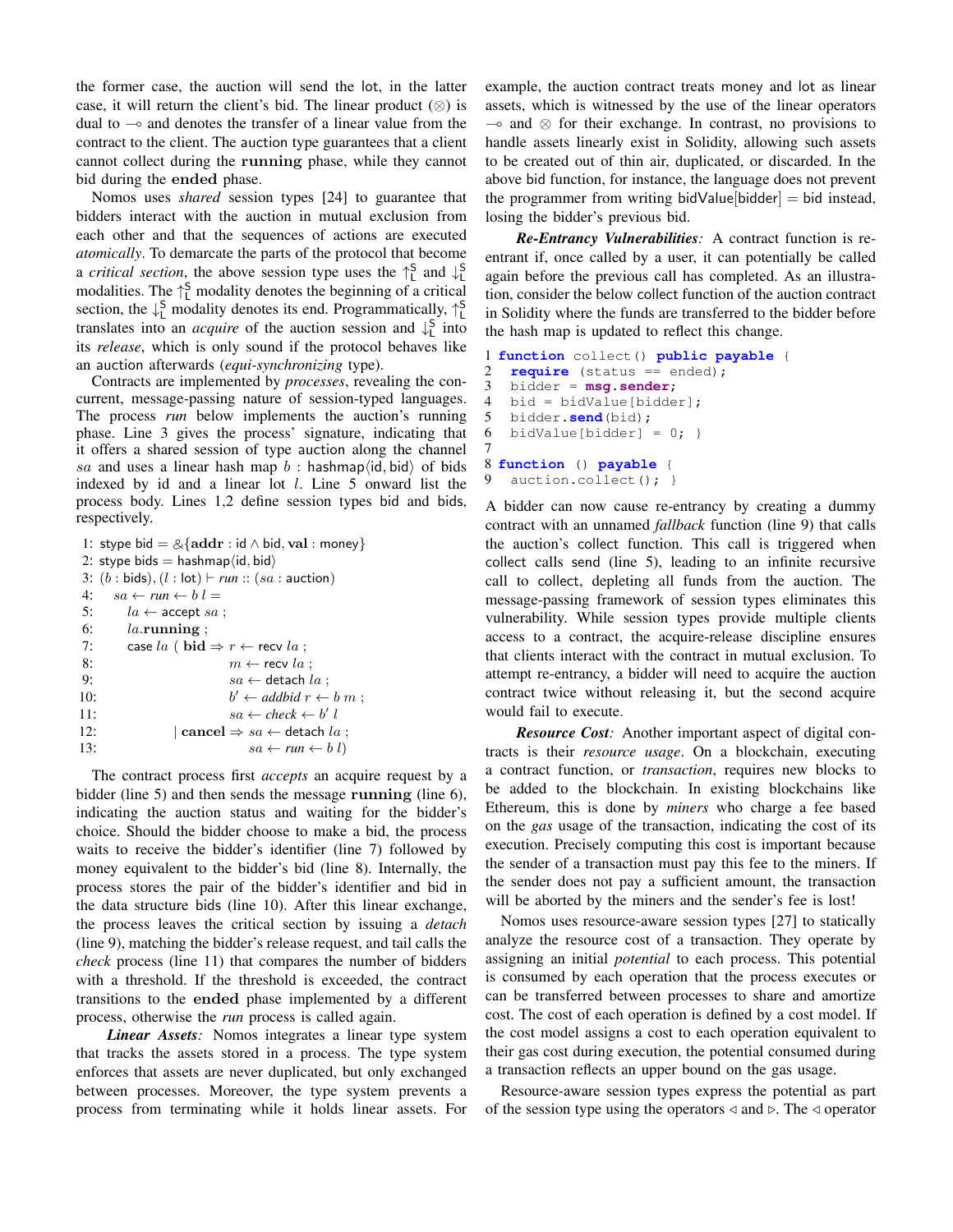prescribes that the client must send potential to the contract, with the amount of potential indicated as a superscript. Dually,  $\triangleright$  prescribes that the contract must send potential to the client. In case of the auction contract, we require the client to pay potential for the operations that the contract must execute, both while placing and collecting their bids. If the cost model assigns a cost of 1 to each contract operation, then the maximum cost of an auction session is 22 (taking the max number of operations in all branches). Thus, we require the client to send 22 units of potential at the start of the auction session type using  $\triangle^{22}$ . In the lost branch of the auction type, on the other hand, the contract returns 7 units of potential to the client using  $\triangleright^7$ . This mirrors gas usage in smart contracts, where the sender initiates a transaction with some initial gas, and the leftover gas at the end of the transaction is returned to the sender. In contrast to existing smart contract languages like Solidity, which provide no support for analyzing the cost of a transaction, Nomos' type checker has automatically inferred these potential annotations and guarantees that well-typed transactions cannot run out of gas. Thus, Nomos enforces static gas bounds on transactions without burdening the programmer to infer them.

*Bringing It All Together:* Combining all these features soundly in one language is challenging. In Nomos, we achieve this by using different *typing judgments* and *channel modes*, identifying the role of the process offered along that channel. The mode R denotes *purely linear processes* for linear assets or private data structures, such as  $b$  and  $l$  in the auction. The modes S and L denote *sharable processes*, i.e., contracts, that are either in their shared or linear phase such as sa and la, respectively. The mode T denotes a *transaction process* that can refer to shared and linear processes and is issued by a user, such as bidder in the auction. Modes are assigned to each channel and are carried over into the process typing judgments imposing invariants (Definition 1) that are key to type safety. To simplify programming, Nomos' inference engine automatically infers the channel modes, thus relieving the programmer from the burden of annotating each channel with its respective mode.

#### III. BASE SYSTEM OF SESSION TYPES

Nomos builds on linear session types for message-passing concurrency [11]–[14], [17] and, in particular, on the line of works that have a logical foundation due to the existence of a Curry-Howard correspondence between linear logic [23] and the session-typed  $\pi$ -calculus [14], [17]. Linear propositions can be viewed as resources that must be used *exactly once* in a proof. Under the Curry-Howard correspondence, an intuitionistic linear sequent  $A_1, A_2, \ldots, A_n \vdash C$  can be interpreted as the offer of a session  $C$  by a process  $P$  using the sessions  $A_1, A_2, \ldots, A_n$ 

$$
(x_1 : A_1), (x_2 : A_2), \ldots, (x_n : A_n) \vdash P :: (z : C)
$$

We label each antecedent as well as the conclusion with the name of the channel along which the session is provided. The  $x_i$ 's correspond to channels *used by*  $P$ , and  $z$  is the channel *provided by* P. As is standard, we use the linear context  $\Delta$  to combine multiple assumptions.

For the typing of processes in Nomos, we extend the above judgment with two additional contexts ( $\Psi$  and Γ), a resource annotation  $q$ , and a mode  $m$  of the offered channel:

$$
\Psi ; \Gamma ; \Delta \nvdash^q P :: (x_m : A)
$$

We will gradually introduce each concept in the remainder of this article. For future reference, we show the complete typing rules, with additional contexts, resource annotations, and modes henceforth, but highlight the parts that will be discussed in later sections in blue.

The Curry-Howard correspondence gives each linear logic connective an interpretation as a session type:

$$
A, B \quad ::= \quad \oplus \{ \ell : A \}_{\ell \in K} \mid \mathcal{L} \{ \ell : A \}_{\ell \in K}
$$
\n
$$
\mid \quad A \rightarrow_m B \mid A \otimes_m B \mid \mathbf{1}
$$

Each type prescribes the kind of message that must be sent or received along a channel of that type and at which type the session continues after the exchange. Types are defined mutually recursively in a global signature.

Following previous work on session types [15], [16], the process expressions of Nomos are defined as follows.

$$
P ::= x.l ; P | \text{ case } x (\ell \Rightarrow P)_{\ell \in K} | x \leftarrow y | \text{ close } x
$$
  
| wait  $x ; P | \text{ send } x w ; P | y \leftarrow \text{recv } x ; P$ 

Because we adopt the intuitionistic version of linear logic, session types are expressed from the point of view of the provider. Table I provides the viewpoint of the provider in the first line, and that of the client in the second line for each connective. Columns 1 and 3 describe the session type and process term before the interaction. Columns 2 and 4 describe the type and term after the interaction. The last column describes the provider and client action. Figure 1 provides selected typing rules. As an illustration of the statics and semantics, we explain the internal choice (⊕) connective.

*Internal Choice:* The linear logic connective  $A \oplus B$ has been generalized to n-ary labeled sum  $\bigoplus \{ \ell : A_{\ell} \}_{\ell \in K}$ . A process that provides  $x : \bigoplus \{ \ell : A_{\ell} \}_{\ell \in K}$  can send any label  $l \in K$  along x and then continues by providing  $x : A_l$ . The corresponding process term is written as  $(x, l; P)$ , where P is the continuation. A client branches on the label received along x using the term case  $x$  ( $\ell \Rightarrow Q_{\ell}\e_{\in K}$ . The typing rules for the provider and client are  $\oplus R$  and  $\oplus L$ , respectively, in Figure 1.

The operational semantics is formalized as a system of *multiset rewriting rules* [28]. We introduce semantic objects  $proc(c_m, w, P)$  and  $msg(c_m, w, N)$  denoting process P and message  $N$ , respectively, being provided along channel  $c$ at mode  $m$ . The resource annotation  $w$  indicates the work performed so far, the discussion of which we defer to Section VI. Communication is *asynchronous*, allowing the sender  $(c_m, l, P)$  to continue with P without waiting for l to be received. As a technical device to ensure that consecutive messages arrive in the order they were sent, the sender also creates a fresh continuation channel  $c_m^+$  so that the message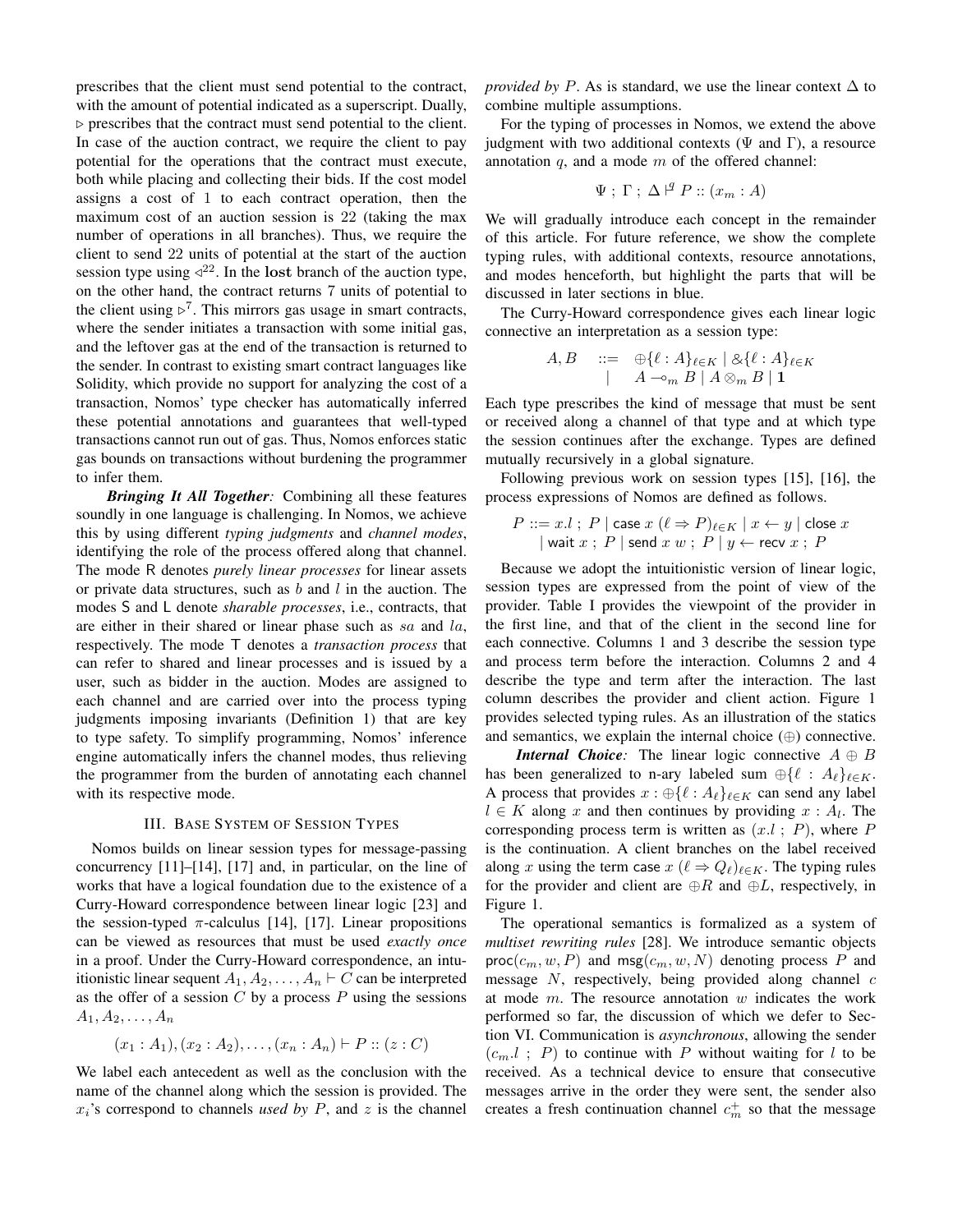| <b>Session Type</b>                          | <b>Continuation</b> | <b>Process Term</b>                                              | <b>Continuation</b>       | <b>Description</b>                                                            |
|----------------------------------------------|---------------------|------------------------------------------------------------------|---------------------------|-------------------------------------------------------------------------------|
| $c: \oplus \{\ell : A_{\ell}\}_{\ell \in L}$ | $c: A_k$            | c.k : P<br>case $c$ $(\ell \Rightarrow Q_{\ell})_{\ell \in L}$   | $\boldsymbol{P}$<br>$Q_k$ | provider sends label $k$ along $c$<br>client receives label $k$ along $c$     |
| $c: \& \{\ell : A_{\ell}\}\$                 | $c: A_k$            | case $c$ $(\ell \Rightarrow P_{\ell})_{\ell \in L}$<br>$c.k$ ; Q | $P_k$<br>Q                | provider receives label $k$ along $c$<br>client sends label $k$ along $c$     |
| $c: A \otimes B$                             | c: B                | send $c w$ ; $P$<br>$y \leftarrow$ recv $c$ ; $Q_y$              | P<br>$[w/y]Q_y$           | provider sends channel $w : A$ on $c$<br>client receives channel $w : A$ on c |
| $c:A\multimap B$                             | c: B                | $y \leftarrow$ recv $c$ ; $P_u$<br>send $c w$ ; $Q$              | $[w/y]P_u$<br>O           | provider receives channel $w : A$ on $c$<br>client sends channel $w : A$ on c |
| c:1                                          |                     | close $c$<br>wait $c:Q$                                          |                           | provider sends <i>end</i> along $c$<br>client receives <i>end</i> along $c$   |

TABLE I: Overview of binary session types with their operational description

 $\Psi$ ;  $\Gamma$ ;  $\Delta$   $\vdash^q P :: (x_m : A)$ Process P uses linear channels in  $\Delta$ , and provides type A along x.  $\Psi$ ;  $\Gamma$ ;  $\Delta$   $\vert^q P :: (x_m : A_l)$   $(l \in K)$  $\overline{\Psi$ ;  $\Gamma$ ;  $\Delta$   $\stackrel{\text{def}}{=} x_m.l$ ;  $P$  ::  $(x_m : \bigoplus {\ell : A_{\ell}}_{\ell \in K})$   $\oplus R$  $\Psi$ ;  $\Gamma$ ;  $\Delta$ ,  $(x_m : A_\ell) \nvert^q Q_\ell :: (z_k : C) \quad (\forall \ell \in K)$  $\frac{V}{\Psi$ ;  $\Gamma$ ;  $\Delta$ ,  $(x_m : \bigoplus \{\ell : A_\ell\}_{\ell \in K}) \stackrel{Q}{\to} \text{case } x_m$   $(\ell \Rightarrow Q_\ell) :: (z_k : C) \oplus L$  $q=0$  $\overline{\Psi \; ; \; \Gamma \; ; \, (y_m : A) \; |^q \; x_m \leftarrow y_m :: (x_m : A)}$  fwd

Fig. 1: Selected typing rules for process communication

l is actually represented as  $(c_m.l ; c_m \leftarrow c_m^+)$  (read: send l along  $c_m$  and continue as  $c_m^+$ ):

 $(\oplus S) : \mathsf{proc}(c_m, w, c_m.l \; ; \; P) \; \mapsto$  $\mathsf{proc}(c_m^+, w, [c_m^+/c_m]P), \mathsf{msg}(c_m, 0, c_m.l~;~c_m \leftarrow c_m^+)$ 

Receiving the message *l* corresponds to selecting branch  $Q_l$ and substituting continuation  $c^+$  for  $c$ :

$$
(\oplus C): \ \mathrm{msg}(c_m,w,c_m.l \ ; \ c_m \leftarrow c_m^+), \mathrm{proc}(d_k,w',\mathrm{case}\ c_m\\ (\ell \Rightarrow Q_\ell)_{\ell \in K}) \mapsto \mathrm{proc}(d_k,w+w', [c_m^+/c_m]Q_l)
$$

The message  $msg(c_m, w, c_m, l; c_m \leftarrow c_m^+)$  is just a particular form of process. Therefore, no separate typing rules for messages are needed; they can be typed as processes [24].

*Channel Passing.:* Nomos allows the exchange of channels over channels, also referred to as higher-order channels. A process providing  $A \sim_n B$  can receive a channel of type  $A$  at mode  $n$  and then continue with providing  $B$ . The provider process term is  $(y_n \leftarrow \text{recv } x_m ; P)$ , where P is the continuation. The corresponding client sends this channel using (send  $x_m$   $w_n$ ; Q). The dual type operator  $A \otimes_n B$ requires the provider to send a channel of type A at mode  $n$  and then continue with providing  $B$ . The client receives this channel and continues to use  $B$ . An important distinction from standard session types is that the  $\sim$  and  $\otimes$  types are decorated with the mode  $m$  of the channel exchanged. Since modes distinguish the status of the channels in Nomos, this mode decoration is necessary to ensure type safety.

*Forwarding*: A forwarding process  $x_m \leftarrow y_m$  (which provides channel x) identifies channels x and y (both at mode m) so that any further communication along x or  $y$  occurs on the unified channel. The typing rule fwd is given in Figure 1 and corresponds to the logical rule of *identity*.

$$
\begin{aligned} (\mathrm{id}^+C):\,\mathrm{msg}(d_m,w',N),\mathrm{proc}(c_m,w,c_m\leftarrow d_m)\mapsto\\ \mathrm{msg}(c_m,w+w',[c_m/d_m]N)\\ (\mathrm{id}^-C):\mathrm{proc}(c_m,w,c_m\leftarrow d_m),\mathrm{msg}(e_k,w',N(c_m))\; \mapsto\\ \mathrm{msg}(e_k,w+w',N(d_m))\end{aligned}
$$

Operationally, a process  $c \leftarrow d$  *forwards* any message N that arrives along  $d$  to  $c$  and vice versa. Since linearity ensures that every process has a unique client, forwarding results in terminating the forwarding process and corresponding renaming of the channel in the client process.

*Process and Type Definitions:* Process definitions have the form  $\Psi$ ;  $\Gamma$ ;  $\Delta \nvert^{\mathcal{G}} f = P$  ::  $(x_m : A)$  where f is the name of the process and  $P$  its definition. All definitions are collected in a fixed global signature  $\Sigma$ . We require well-typedness, i.e.,  $\Psi$ ;  $\Gamma$ ;  $\Delta \upharpoonright^q f = P$  ::  $(x_m : A)$  for every definition, which allows the definitions to be mutually recursive. For readability of the examples, we break a definition into two declarations, one providing the type (top) and the other the process definition (bottom) binding the variables  $x_m$  and those in  $\Psi$ ,  $\Gamma$  and  $\Delta$  (omitting their types):

$$
\Psi \; ; \; \Gamma \; ; \; \Delta \; |^{g} \; f = P :: (x_m : A)
$$

$$
x_m \leftarrow f \; \Psi \leftarrow \Gamma \; ; \; \Delta = P
$$

A new instance of a defined process  $f$  can be spawned with the expression  $x_m \leftarrow f \overline{y_1} \leftarrow \overline{y_2}$ ; Q where  $\overline{y_1}$  is a sequence of functional variables matching the antecedents  $\Psi$  and  $\overline{y_2}$ is a sequence of channels matching the antecedents  $\Gamma$ :  $\Delta$ . The newly spawned process will use all variables in  $\overline{y_1}$  and channels in  $\overline{y_2}$  and provide  $x_m$  to the continuation Q. The operational semantics is defined by

 $(\mathsf{def} C) : \mathsf{proc}(c_k, w, x_m \leftarrow f \; d \leftarrow \overline{e} \; ; \; Q) \; \mapsto$ proc $(a_m, 0, [a_m/x_m, d/\Psi, \overline{e} / \Gamma \; \Delta] P),$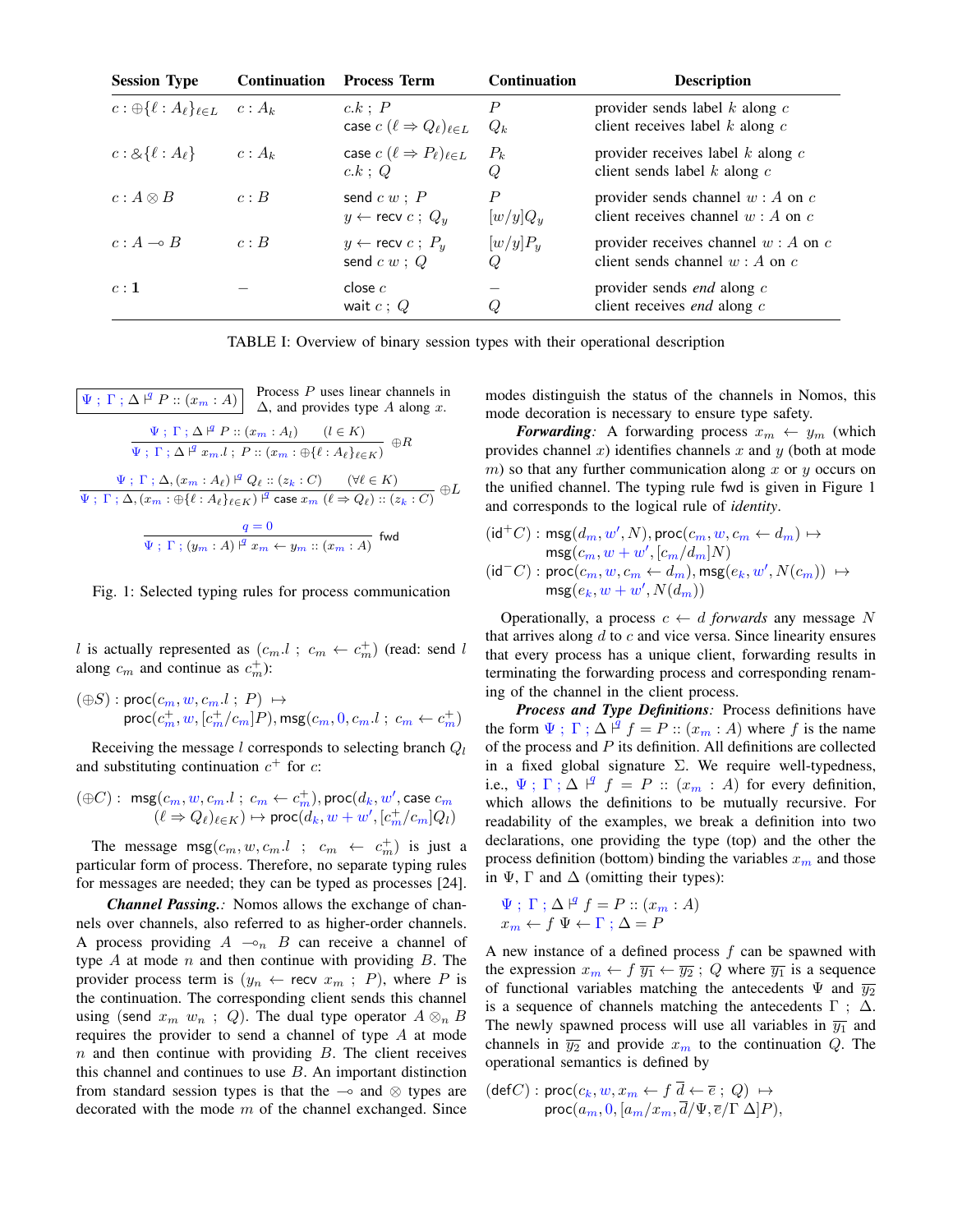$proc(c_k, w, [a_m/x_m]Q)$ 

where  $a_m$  is a fresh channel. Here we write  $[\bar{d}/\Psi]$  and  $[\bar{e}/\Gamma \Delta]$ to denote substitution of the variables in d and  $\bar{e}$  for the corresponding variables in  $\Psi$  and  $\Gamma$ ;  $\Delta$  respectively in that order. Sometimes a process invocation is a *tail call*, written without a continuation as  $x_m \leftarrow f \overline{y_1} \leftarrow \overline{y_2}$ . This is a shorthand for  $x'_m \leftarrow f \overline{y_1} \leftarrow \overline{y_2}$ ;  $x_m \leftarrow x'_m$  for a fresh variable  $x'_m$ , that is, we create a fresh channel and immediately identify it with  $x_m$  (although it is implemented more efficiently).

Session types can be naturally extended to include recursive types. For this purpose we allow (possibly mutually recursive) type definitions  $X = A$  in the signature, where we require A to be *contractive* [29]. This means here that A should not itself be a type name. Our type definitions are *equi-recursive* so we can silently replace  $X$  by  $A$  during type checking, and no explicit rules for recursive types are needed.

# IV. SHARING CONTRACTS

Multi-user support is fundamental to digital contract development. Linear session types, as defined in Section III, unfortunately preclude such sharing because they restrict processes to exactly one client; only one bidder for the auction, for instance (who will always win!). To support multi-user contracts, we base Nomos on *shared* session types [24]. Shared session types impose an acquire-release discipline on shared processes to guarantee that multiple clients interact with a contract in *mutual exclusion* of each other. When a client acquires a shared contract, it obtains a private linear channel along which it can communicate with the contract undisturbed by any other clients. Once the client releases the contract, it loses its private linear channel and only retains a shared reference to the contract.

A key idea of shared session types is to lift the acquirerelease discipline to the type level. Generalizing the idea of type *stratification* [16], [30], [31], session types are stratified into a linear and shared layer with two *adjoint modalities* going back and forth between them:

|  | $A_{\mathsf{S}} \; := \; \uparrow_{\mathsf{I}}^{\mathsf{S}} A_{\mathsf{L}}$ | shared session type  |
|--|-----------------------------------------------------------------------------|----------------------|
|  | $A_{L}$ ::=    $\downarrow_{1}^{S} A_{S}$                                   | linear session types |

The  $\uparrow_L^S$  type modality translates into an *acquire*, while the dual ↓ S L type modality into a *release*. Whereas mutual exclusion is one key ingredient to guarantee type preservation for shared session types, the other key ingredient is the requirement that a session type is *equi-synchronizing*. A session type is equisynchronizing if it imposes the invariant on a process to be released back to the *same type* at which the process was previously acquired. This is the key behind eliminating *reentrancy attacks* since it prevents a user from interrupting an ongoing session in the middle and initiating a new one. In the Nomos typing judgment  $\Psi$ ;  $\Gamma$ ;  $\Delta \nvert^g P :: (x_m : A)$ , the contexts  $\Gamma$  and  $\Delta$  store the shared and linear channels that P can refer to, respectively. The stratification of channels into layers arises from a difference in structural properties that exist for types at a mode. Shared propositions exhibit weakening,

$$
A_R :: = \bigoplus_{\ell} {\ell : A_R}_{\ell \in L} \mid \mathcal{A}_{\ell} {\ell : A_R}_{\ell \in L} \mid A_m \neg_m A_R
$$
  
\n
$$
\mid A_m \otimes_m A_R \mid \tau \to A_R \mid \tau \wedge A_R \mid \mathbf{1}
$$
  
\n
$$
A_L :: = \bigoplus_{\ell} {\ell : A_L}_{\ell \in L} \mid \mathcal{A}_{\ell} {\ell : A_L}_{\ell \in L} \mid A_m \neg_m A_L
$$
  
\n
$$
\mid A_m \otimes_m A_L \mid \tau \to A_L \mid \tau \wedge A_L \mid \mathbf{1} \mid \downarrow_L^c A_S
$$
  
\n
$$
A_S :: = \bigoplus_{\ell}^c A_L
$$
  
\n
$$
A_T :: = A_R
$$



contraction and exchange, thus can be discarded or duplicated, while linear propositions only exhibit exchange.

*Allowing Contracts to Rely on Linear Assets:* As exemplified by the auction contract, a digital contract typically amounts to a process that is shared at the outset, but oscillates between shared and linear to interact with clients, one at a time. Crucial for this pattern is the ability of a contract to maintain its linear assets (e.g., money or lot for the auction) regardless of its mode. Unfortunately, current shared session types [24] do not allow a shared process to rely on any linear channels, requiring any linear assets to be consumed before becoming shared. This precaution was logically motivated [32] and also crucial for type preservation.

A key novelty of our work is to lift this restriction while *maintaining type preservation*. To this end, we factorize the process typing judgment according to the *three roles* that arise in digital contract programs: *contracts*, *transactions*, and *linear assets*. Since contracts oscillate between shared and linear modes (due to acquire/release), we get 4 sub-judgments for typing processes, each characterized by the mode of the channel being offered.

**Definition 1** (Process Typing). *The judgment*  $\Psi$  ;  $\Gamma$  ;  $\Delta$   $\vdash^q$  $P$  ::  $(x_m : A)$  *is categorized according to mode* m *imposing certain invariants on the judgment.* L(A) *denotes the language generated by the grammar of* A*.*

- *1) If*  $m = \mathsf{R}$ *, then* (*i*)  $\Gamma$  *is empty, (ii) for all*  $d_k \in \Delta \implies$  $k = \mathsf{R}$ *, and (iii)*  $A \in \mathbf{L}(A_{\mathsf{R}})$ *.*
- *2) If*  $m = S$ *, then (i) for all*  $d_k \in \Delta \implies k = R$ *, and (ii)*  $A \in L(A_{\mathsf{S}})$ .
- *3) If*  $m = L$ *, then (i) for all*  $d_k \in \Delta \implies k = R \vee k = L$ *, and (ii)*  $A \in L(A_L)$ *.*
- *4) If*  $m = T$ *, then*  $A \in L(A_T)$ *.*

Figure 2 shows the session type grammar in Nomos. The first sub-judgment in Definition 1 is for typing linear assets. These type a purely linear process  $P$  using a purely linear context  $\Delta$  (channels at mode R and types belonging to grammar  $A_R$  in Figure 2) and offering a purely linear type A along channel  $x_R$ . The mode R of the channel indicates that a purely linear session is offered. The second and third sub-judgments are for typing contracts. The second sub-judgment shows the type of a contract process P using a shared context  $\Gamma$  and a purely linear channel context  $\Delta$  and offering shared type A on the shared channel  $x<sub>S</sub>$ . Once this shared channel is acquired by a user, the shared process transitions to its linear phase, whose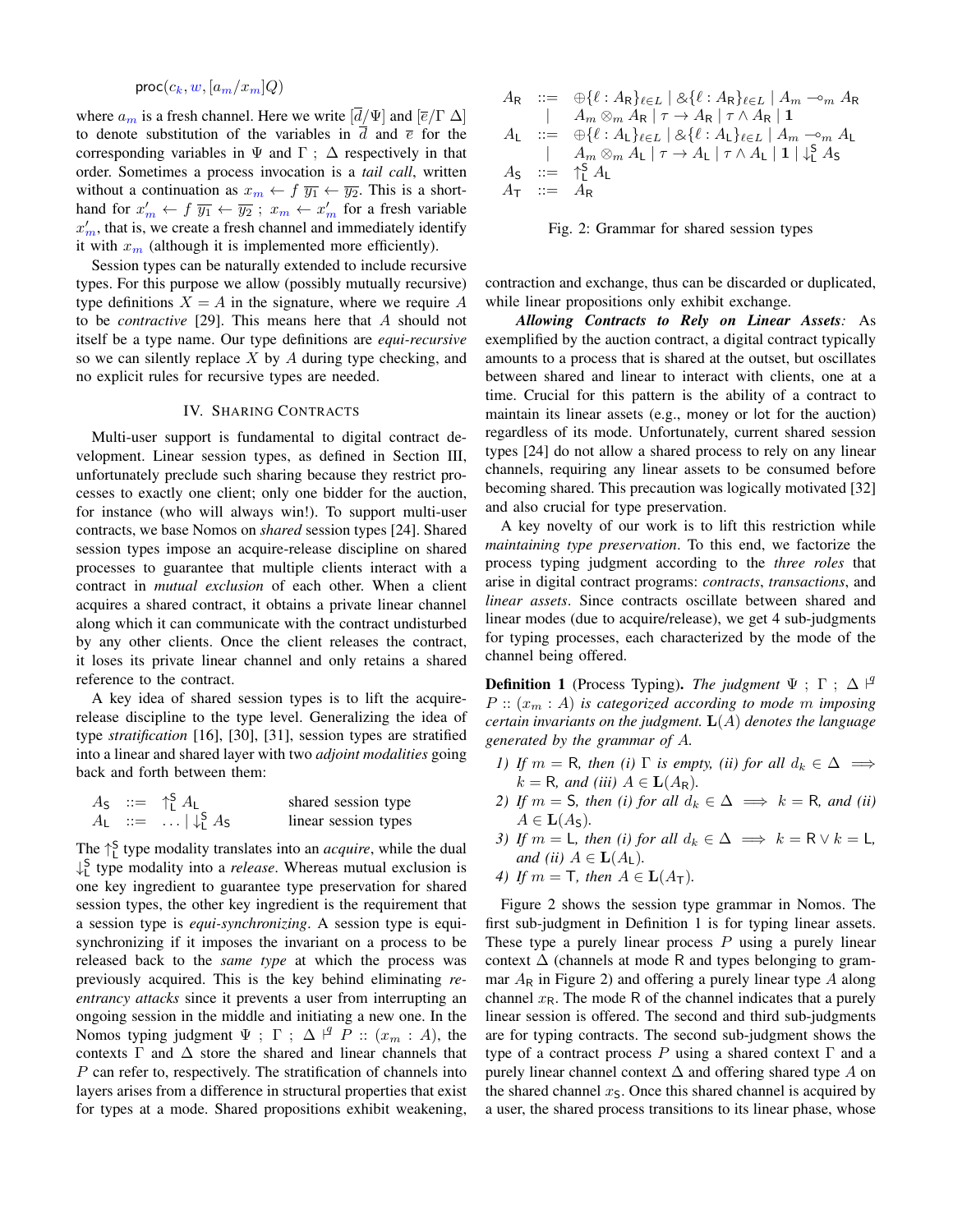$$
\boxed{\Psi \; ; \; \Gamma \; ; \; \Delta \; |^{\mathcal{G}} \; P :: (x_m : A)] \quad \text{Process } P \text{ uses shared channels in } \Gamma \text{ and offers } A \text{ along } x. \quad \qquad \boxed{\Psi \; ; \; \Gamma \; ; \; \Delta, (x_L : A_L) \; |^{\mathcal{G}} \; Q :: (z_m : C)} \quad \qquad \boxed{\Psi \; ; \; \Gamma, (x_S : \uparrow_L^S \; A_L) \; ; \; \Delta \; |^{\mathcal{G}} \; x_L \leftarrow \text{acquire } x_S \; ; \; Q :: (z_m : C)} \quad \uparrow_L^S \; L \quad \qquad \qquad \Delta \text{ purelin} \qquad \qquad \boxed{\Psi \; ; \; \Gamma \; ; \; \Delta \; |^{\mathcal{G}} \; x_L \leftarrow \text{accept } x_S \; ; \; P :: (x_L : A_L) \quad \qquad \uparrow_L^S \; R \quad \qquad \qquad \qquad \qquad \frac{\Delta}{\Psi \; ; \; \Gamma \; ; \; \Delta \; |^{\mathcal{G}} \; x_L \leftarrow \text{accept } x_S \; ; \; P :: (x_S : \uparrow_L^S \; A_L) \quad \qquad \uparrow_L^S \; R \quad \qquad \qquad \frac{\Delta}{\Psi \; ; \; \Gamma \; ; \; \Delta \; |^{\mathcal{G}} \; x_L \leftarrow \text{accept } x_S \; ; \; P :: (x_S : \uparrow_L^S \; A_L) \quad \qquad \uparrow \frac{\Delta}{\Box} \; R \quad \qquad \qquad \frac{\Delta}{\Box} \; \text{output } \; \text{output } \; x_L \leftarrow \text{accept } x_S \; \text{input } x_L \leftarrow \text{accept } x_S \; \text{input } x_L \leftarrow \text{accept } x_S \; \text{input } x_L \leftarrow \text{input } x_L \leftarrow \text{input } x_L \leftarrow \text{input } x_L \leftarrow \text{input } x_L \leftarrow \text{input } x_L \leftarrow \text{input } x_L \leftarrow \text{input } x_L \leftarrow \text{input } x_L \leftarrow \text{input } x_L \leftarrow \text{input } x_L \leftarrow \text{input } x_L \leftarrow \text{input } x_L \leftarrow \text{input } x_L \leftarrow \text{input } x_L \leftarrow \text{input } x_L \leftarrow \text{input } x_L \leftarrow \text{input } x_L \leftarrow \text{input } x
$$

Fig. 3: Typing rules corresponding to the shared layer.

typing is governed by the third sub-judgment. The offered channel transitions to linear mode L, while the linear context may now contain channels at modes R or L. Finally, the fourth typing judgment types a linear process, corresponding to a *transaction* holding access to shared channels Γ and linear channels  $\Delta$ , and offering at mode T.

*This novel factorization upholds preservation while allowing shared contract processes to rely on linear resources*. The modes impose the ordering  $R < S < L < T$  among the channels in the configuration. A process (offering a channel) at a certain mode is allowed to rely only on processes at the same or lower mode. These are exactly the conditions imposed by Definition 1. This introduces an implicit ordering among the linear processes depending on their mode, ensuring that no cyclic dependencies can arise among processes and imposing a tree structure on the process configuration. Relatedly, shared processes can only refer to shared channels (at mode S) or purely linear channels (at mode R) as exemplified by the judgment  $\Delta$  purelin in Figure 3. Formally,  $\Delta$  purelin denotes that for all  $d_k \in \Delta \implies k = \mathsf{R}$ . This ensures that a shared contract must release all processes it has acquired before itself being released. This further enforces an ordering in which the channels are acquired and released, thus *allowing contracts to interact with other contracts without compromising type safety*.

Shared session types introduce new typing rules into our system, concerning the *acquire-release* constructs (see Figure 3). An acquire is applied to the shared channel  $x<sub>S</sub>$  along which the shared process offers and yields a linear channel  $x_L$  when successful. A contract process can *accept* an acquire request along its offering shared channel  $x<sub>S</sub>$ . After the accept is successful, the shared contract process transitions to its linear phase, now offering along the linear channel  $x<sub>L</sub>$ . To accept an acquire request, the contract must only contain channels at mode R (indicated by  $\Delta$  purelin), in accordance with Definition 1. This premise is crucial to type preservation, since it ensures that a contract has not acquired another contract while it is accepting an acquire request itself. Implicitly, this imposes an order on the acquire of contracts, and the inverse order is followed for their release. The dual to acquire-accept is *release-detach*. A client can *release* linear access to a contract process, while the contract process *detaches* from the client.

# V. ADDING A FUNCTIONAL LAYER

To support general-purpose programming patterns, Nomos combines linear channels with conventional data structures,

such as integers, lists, or dictionaries. To reflect and track different classes of data in the type system, we take inspiration from prior work [15], [16] and incorporate processes into a functional core via a *linear contextual monad* that isolates session-based concurrency. To this end, we introduce a separate functional context to the typing of a process. The linear contextual monad encapsulates open concurrent computations, which can be passed in functional computations but also transferred between processes in the form of *higher-order processes*, providing a uniform integration of higher-order functions and processes.

The types are separated into a functional and concurrent part, mutually dependent on each other. The functional types  $\tau$  are given by the type grammar below.

$$
\tau ::= \tau \to \tau \mid \tau + \tau \mid \tau \times \tau \mid \text{int} \mid \text{bool} \mid L^{q}(\tau)
$$
  
 
$$
\mid \{A_{R} \leftarrow \overline{A_{R}}\}_{R} \mid \{A_{S} \leftarrow \overline{A_{S}} \; ; \; \overline{A_{R}}\}_{S} \mid \{A_{T} \leftarrow \overline{A_{S}} \; ; \; \overline{A}\}_{T}
$$

The types are standard, except for the potential annotation  $q \in \mathbb{N}$  in list type  $L^q(\tau)$ , which we explain in Section VI, and the contextual monadic types in the last line, which are the topic of this section. The expressivity of the types and terms in the functional layer are not important for the development in this paper. Thus, we do not formally define functional terms M but assume that they have the expected term formers such as function abstraction and application, type constructors, and pattern matching. We define a standard judgment for the functional part of the language.

# $\Psi \nightharpoonup^p M$ :  $\tau$  term M has type  $\tau$  in functional context  $\Psi$

*Contextual Monad:* The main novelty in the functional types are the three type formers for contextual monads, denoting the type of a process expression. The type  $\{A_{\rm R} \leftarrow \overline{A_{\rm R}}\}_R$ denotes a process offering a *purely linear* session type  $A_R$  and using the purely linear vector of types  $\overline{A_{\rm R}}$ . The corresponding introduction form in the functional language is the monadic value constructor  $\{c_R \leftarrow P \leftarrow \overline{d_R}\}\$ , denoting a runnable process offering along channel  $c_R$  that uses channels  $\overline{d_R}$ , all at mode R. The corresponding typing rule for the monad is  ${I_R}$  in Figure 4 (ignore the blue portions).

The monadic *bind* operation implements process composition and acts as the elimination form for values of type  ${A_R \leftarrow A_R}_R$ . The bind operation, written as  $c_R \leftarrow M$  $\overline{d_{\mathsf{R}}}$ ;  $Q_c$ , composes the process underlying the monadic term M, which offers along channel  $c_R$  and uses channels  $d_R$ , with  $Q_c$ , which uses  $c_R$ . The typing rule for the monadic bind is rule  $\{E_{RR}$  in Figure 4. The context  $\Delta$  is split between the monad  $M$  and continuation  $Q$ , enforcing linearity. Similarly, the potential in the functional context is split using the sharing judgment  $(y)$ , explained in Section VI. The shared context Γ is empty in accordance with the invariants established in Definition 1  $(i)$ , since the mode of offered channel z is R. The effect of executing a bind is the spawn of the purely linear process corresponding to the monad M, and the parent process continuing with Q.

 $(\uparrow^S_L C) : \mathsf{proc}(d_R, w, x_R \leftarrow \{x'_R \leftarrow P_{x'_R, \overline{y}} \leftarrow \overline{y}\} \leftarrow \overline{a} ; Q) \mapsto$  $\mathsf{proc}(c_\mathsf{R}, 0, P_{c_\mathsf{R},\overline{a}}),~ \mathsf{proc}(d_\mathsf{R}, w, [c_\mathsf{R}/x_\mathsf{R}]Q)$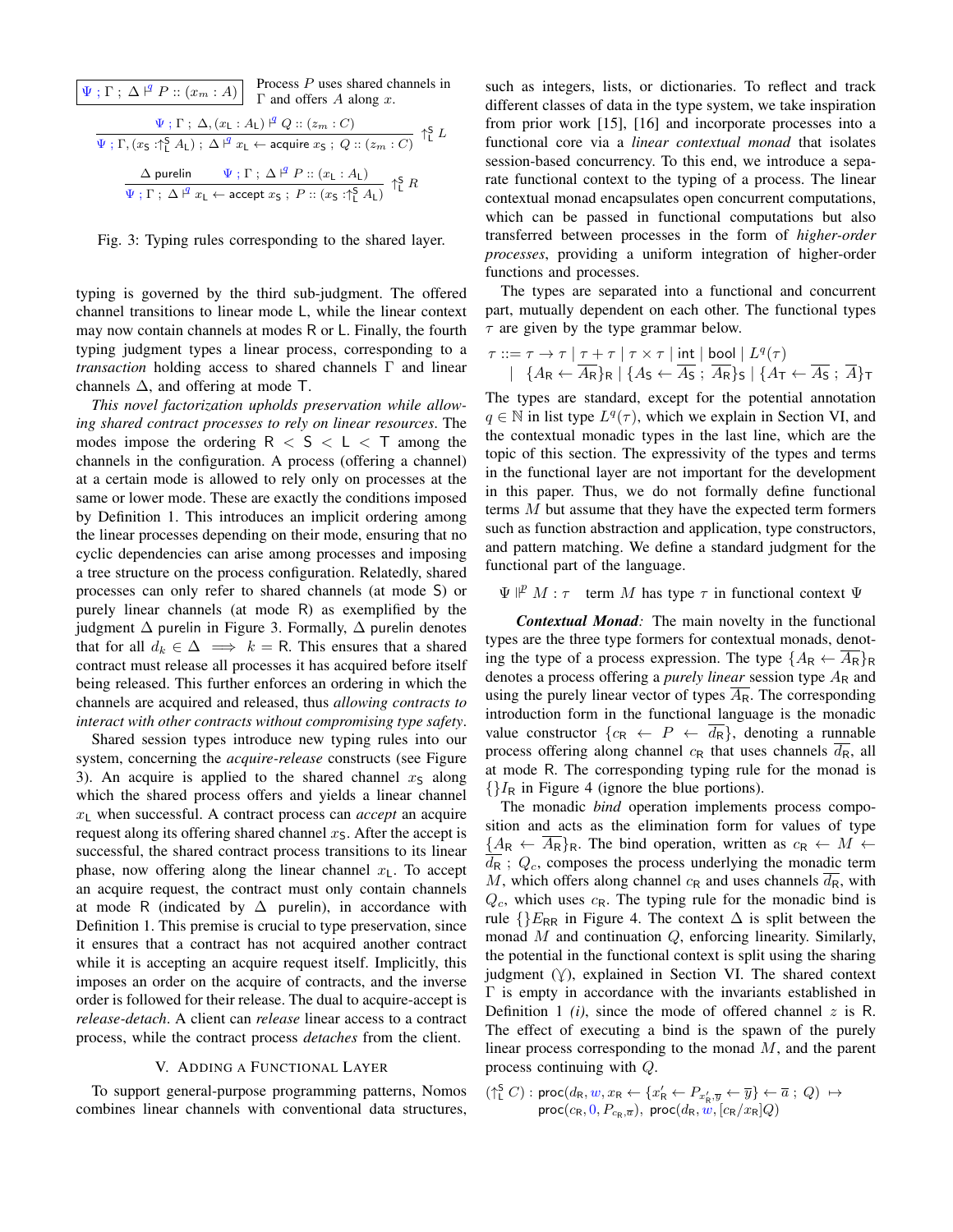Ψ ; Γ ; ∆ ` q P :: (x<sup>m</sup> : A) Process P uses functional values in Ψ, and provides A along x. ∆ = d<sup>R</sup> : D Ψ ; · ; ∆ ` q P :: (x<sup>R</sup> : A) Ψ q {x<sup>R</sup> ← P ← dR} : {A ← D}<sup>R</sup> {}I<sup>R</sup> <sup>r</sup> <sup>=</sup> <sup>p</sup> <sup>+</sup> <sup>q</sup> ∆ = <sup>d</sup><sup>R</sup> : <sup>D</sup> <sup>Ψ</sup> . (Ψ1, <sup>Ψ</sup>2) Ψ<sup>1</sup> <sup>p</sup> M : {A ← D} Ψ<sup>2</sup> ; · ; ∆<sup>0</sup> , (x<sup>R</sup> : A) ` <sup>q</sup> <sup>Q</sup> :: (z<sup>R</sup> : <sup>C</sup>) Ψ ; · ; ∆, ∆<sup>0</sup> ` r x<sup>R</sup> ← M ← d<sup>R</sup> ; Q :: (z<sup>R</sup> : C) {}ERR Ψ, (y : τ) ; Γ ; ∆ ` q P :: (xm : A) Ψ ; Γ ; ∆ ` q y ← recv x<sup>m</sup> ; P :: (x<sup>m</sup> : τ → A) → R <sup>r</sup> <sup>=</sup> <sup>p</sup> <sup>+</sup> <sup>q</sup> <sup>Ψ</sup> . (Ψ1, <sup>Ψ</sup>2) <sup>Ψ</sup><sup>1</sup> <sup>p</sup> M : τ Ψ<sup>2</sup> ; Γ ; ∆, (x<sup>m</sup> : A) ` <sup>q</sup> <sup>Q</sup> :: (z<sup>k</sup> : <sup>C</sup>) Ψ ; Γ ; ∆, (x<sup>m</sup> : τ → A) ` r send x<sup>m</sup> M ; Q :: (z<sup>k</sup> : C) → L

Fig. 4: Typing rules corresponding to the functional layer.

The above rule spawns the process  $P$  offering along a globally fresh channel  $c_R$ , and using channels  $\overline{a}$ . The continuation process  $Q$  acts as a client for this fresh channel  $c_{\rm R}$ . The other two monadic types correspond to spawning a shared process  $\{A_{\mathsf{S}} \leftarrow \overline{A_{\mathsf{S}}}\; ; \; \overline{A_{\mathsf{R}}}\}$ s and a transaction process  ${A_{\mathsf{T}} \leftarrow \overline{A}_{\mathsf{S}}$ ;  $\overline{A}_{\mathsf{T}}$  at mode S and T, respectively. Their rules are analogous to  $\{H_R \text{ and } \{E_{RR} \text{ and described in the}\}$ technical report [26].

*Value Communication:* Communicating a *value* of the functional fragment along a channel is expressed at the type level by adding the following two session types.

$$
A ::= \dots | \tau \to A | \tau \wedge A
$$

The type  $\tau \to A$  prescribes receiving a value of type  $\tau$  with continuation type A, while its dual  $\tau \wedge A$  prescribes sending a value of type  $\tau$  with continuation A. The corresponding typing rules for arrow ( $\rightarrow$  R,  $\rightarrow$  L) are given in Figure 4 (rules for  $\land$ are inverse). As indicated in the  $\rightarrow R$  rule, receiving a value  $y : \tau$  on a channel  $x : \tau \to A$  adds it to the functional context Ψ. On the other hand, sending M on channel  $x : \tau \to A$ requires that M has type  $\tau$  (third premise).

*Tracking Linear Assets:* As an illustration, consider the type money introduced in the auction example (Section II). The type is an abstraction over funds stored in a process and is described as

```
stype money =
&{value : int ∧ money,
   add: money \multimap_R money,
   subtract : int \rightarrow \bigoplus \{sufficient : money \otimes_R money,insufficient : money}
   \text{coins}: list<sub>coin</sub>\}
```
The type supports querying for value, and addition and subtraction. The type also expresses insufficiency of funds in the case of subtraction. The provider process only supplies money to the client if the requested amount is less than the current balance, as depicted in the sufficient label. The type is implemented by a *wallet* process that internally stores a linear list of coins and an integer representing its value. The technical report [26] contains its code and explanation.

### VI. TRACKING RESOURCE USAGE

The predominant approach for tracking resource cost on blockchains like Ethereum is to introduce a cost model that defines the *gas* consumption of low level operations. A transaction needs to be executed and validated before adding it to the global distributed ledger, i.e., blockchain. This validation is performed by *miners*, who charge fees based on the gas consumption of the transaction. This fee has to be estimated and provided by the sender prior to the transaction.

It is not trivial to decide on the right amount for the fee since the gas cost of the contract does not only depend on the requested transaction but also on the (a priori unknown) state of the blockchain. Thus, precise and static estimation of gas cost facilitates transactions and reduces risks. We discuss our approach of tracking resource usage, both at the functional and process layer. Our technique is parametric in the cost model applied by the programmer, thus making it directly applicable for gas cost analysis. The programmer only needs to specify the gas cost of each primitive operation, and our type system infers the corresponding gas bound of a transaction.

*Functional Layer:* Numerous techniques have been proposed to statically derive resource bounds for functional programs [33]–[37]. In Nomos, we adapt the work on automatic amortized resource analysis (AARA) [18], [20] that has been implemented in Resource Aware ML (RaML) [21]. RaML can automatically derive worst-case resource bounds for higherorder polymorphic programs with user-defined inductive types. The derived bounds are multivariate resource polynomials of the size parameters of the arguments.

As an illustration, consider the function *apply* that iterates over a list of balances and applies interest on each element, multiplying them by a constant c. We use *tick* annotations to define the resource usage of an expression in this article. One *tick* operation realizes a cost of 1. We have annotated the code to count the number of multiplications. The resource usage of an evaluation of *apply* b is len(b).

```
let rec apply balances =
 match balances with
    | \ ] \ \rightarrow \ [ \ ]| hd::tl \rightarrow tick(1); (c*hd)::(apply tl)
```
The idea of AARA is to decorate base types with potential annotations that define a potential function as in amortized analysis. The typing rules ensure that the potential before evaluating an expression is sufficient to cover the cost of the evaluation and the potential defined by the return type. This posterior potential can then be used to pay for resource usage in the continuation of the program. For example, we can derive the following resource-annotated type.

$$
apply: L^1(int) \xrightarrow{0/0} L^0(int)
$$

The type  $L^1$ (int) denotes a list of integers assigning a unit potential to each element in the list. The return value, on the other hand, has no potential. The annotation on the function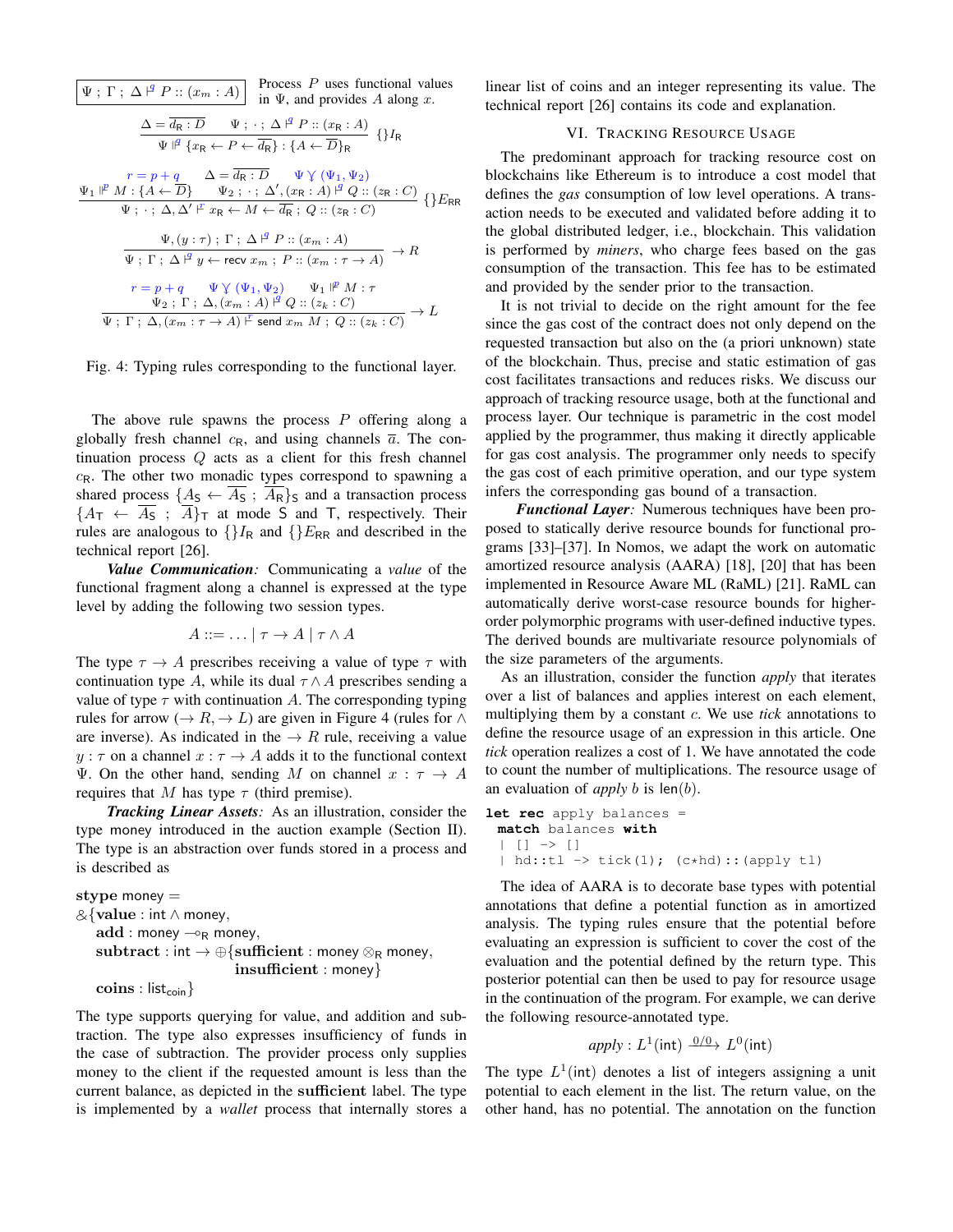arrow indicates that we do not need any potential to call the function and that no constant potential is left after the function call has returned. These annotations need not be provided by the programmer and can be inferred automatically by an off-the-shelf LP solver, even if the potential functions are polynomial [20], [21].

In Nomos, we simply adopt the standard typing judgment of AARA for functional programs:  $\Psi \parallel^q M$ : τ. It states that under the resource-annotated functional context  $\Psi$ , with constant potential  $q$ , the expression  $M$  has the resource-aware type  $\tau$ . The operational *cost* semantics is defined by  $M \Downarrow V$  $\mu$  which states that the closed expression M evaluates to the value  $V$  with cost  $\mu$ . More details about AARA can be found in the literature [18], [21] and the technical report [26].

*Process Layer:* To bound the resource usage of a process, Nomos features resource-aware session types [27] for work analysis. Resource-aware session types describe resource contracts for inter-process communication. The type system supports amortized analysis by assigning potential to both messages and processes. As an illustration, consider the following resource-aware list interface from prior work [27].

$$
\mathsf{list}_A = \oplus \{\mathsf{nil}^0 : \mathbf{1}^0, \mathsf{cons}^1 : A \overset{0}{\otimes} \mathsf{list}_A\}
$$

The type prescribes that the provider of list<sub>A</sub> must send one unit of potential with every cons message that it sends. Dually, a client of this list will receive a unit potential with every cons message. All other type constructors are marked with potential 0, and exchanging the corresponding messages does not lead to transfer of potential.

While resource-aware session types in Nomos are equivalent to the existing formulation [27], our version is simpler and more streamlined. Instead of requiring every message to carry a potential (and potentially tagging several messages with 0 potential), we introduce two new type constructors for exchanging potential.

$$
A ::= \dots | \triangleright^r A | \triangleleft^r A
$$

The type  $\triangleright^r A$  requires the provider to pay r units of potential which are transferred to the client. Dually, the type  $\triangleleft^r A$ requires the client to pay  $r$  units of potential that are received by the provider. Thus, the reformulated list type becomes

$$
\mathsf{list}_A = \oplus \{ \mathsf{nil} : \mathbf{1}, \mathsf{cons} : \triangleright^1 A \otimes \mathsf{list}_A \}
$$

With all aspects introduced, the process typing judgment

$$
\Psi ; \Gamma ; \Delta \nvdash^q P :: (x_m : A)
$$

denotes a process P accessing functional variables in  $\Psi$ , shared channels in Γ, linear channels in  $\Delta$ , offers service of type A along channel x at mode m and stores a non-negative constant potential  $q$ . The expressing typing judgment

$$
\Psi \not\parallel^p M:\tau
$$

denotes that expression M has type  $\tau$  in the presence of functional context  $\Psi$  and potential p.

Figure 5 shows the rules that interact with the potential annotations. In the rule  $\triangleleft R$ , process P storing potential q

| Process $P$ has potential $q$ and pro-<br>$\Psi$ ; $\Gamma$ ; $\Delta$ $\vert$ <sup><i>4</i></sup> P :: $(x_m : A)$<br>vides type $A$ along channel $x$ .                                                             |
|-----------------------------------------------------------------------------------------------------------------------------------------------------------------------------------------------------------------------|
| $\frac{p = q + r \quad \Psi; \Gamma; \Delta \nVdash P :: (x_m : A)}{\Psi; \Gamma; \Delta \nVdash^g \text{get } x_m \{r\}; \ P :: (x_m : \triangleleft^T A) } \neg R$                                                  |
| $\frac{q=p+r\quad \Psi \; ; \; \Gamma \; ; \; \Delta, (x_m:A) \;  ^p \; P :: (z_k:C)}{\Psi \; ; \; \Gamma \; ; \; \Delta, (x_m:A)^{\; \vert^q \vert} \; \mathsf{pay} \; x_m \; \{r\} \; ; \; P :: (z_k:C)} \; \lhd L$ |
| $\frac{q=p+r\quad \Psi \; ; \; \Gamma \; ; \; \Delta \;  ^p \; P :: (x_m:A)}{\Psi \; ; \; \Gamma \; ; \; \Delta \;  ^q \; \mathrm{tick} \; (r) \; ; \; P :: (x_m:A)} \; \mathrm{tick}$                                |

Fig. 5: Selected typing rules corresponding to potential.

receives r units along the offered channel  $x_m : \triangleleft^r A$  using the *get* construct and the continuation executes with  $p = q+r$  units of potential. In the dual rule  $\n *L*$ , a process storing potential  $q = p+r$  sends r units along the channel  $x_m : \triangleleft^r A$  in  $\triangle$  using the *pay* construct, and the continuation remains with  $p$  units of potential. The typing rules for the dual constructor  $\triangleright^{r} A$ are the exact inverse. Finally, executing the tick  $(r)$  construct consumes  $r$  potential from the stored process potential  $q$ , and the continuation remains with  $p = q - r$  units, as described in the tick rule.

The tick construct is used to simulate a cost model in Nomos. If an operation (e.g., sending a message, calling a function, etc.) has a cost of  $r$ , this cost is simulated by inserting tick  $(r)$  just before the operation. Then, the tick operations are the only ones that cost potential, thus simplifying the type system. These tick operations are automatically inserted by the Nomos type checker, using a predefined cost model that assigns a constant cost to each operation. The programmer is not allowed to insert their own tick operations, and cannot maliciously change the gas cost. In addition, our implementation provides some standard cost models that, for instance, assign a unit cost to each operation.

*Integration:* Since both AARA for functional programs and resource-aware session types are based on the integration of the potential method into their type systems, their combination is natural. The two points of integration of the functional and process layer are (i) spawning a process, and (ii) sending/receiving a value from the functional layer. Recall the spawn rule  $\{E_{RR}$  from Figure 4. A process storing potential  $r = p + q$  can spawn a process corresponding to the monadic value  $M$ , if  $M$  needs  $p$  units of potential to evaluate, while the continuation needs  $q$  units of potential to execute. Moreover, the functional context  $\Psi$  is shared in the two premises as  $\Psi_1$ and  $\Psi_2$  using the judgment  $\Psi \n\vee (\Psi_1, \Psi_2)$ . This judgment, explored in prior work [21] describes that the base types in  $\Psi$ are copied to both  $\Psi_1$  and  $\Psi_2$ , but the potential is split up. For instance,  $L^{q_1+q_2}(\tau) \vee (L^{q_1}(\tau), L^{q_2}(\tau))$ . The rule  $\rightarrow L$  follows a similar pattern. Thus, the combination of the two type systems is smooth, assigning a uniform meaning to potential, both for the functional and process layer. Remarkably, this technical device of exchanging functional values can be used to exchange non-constant potential with messages.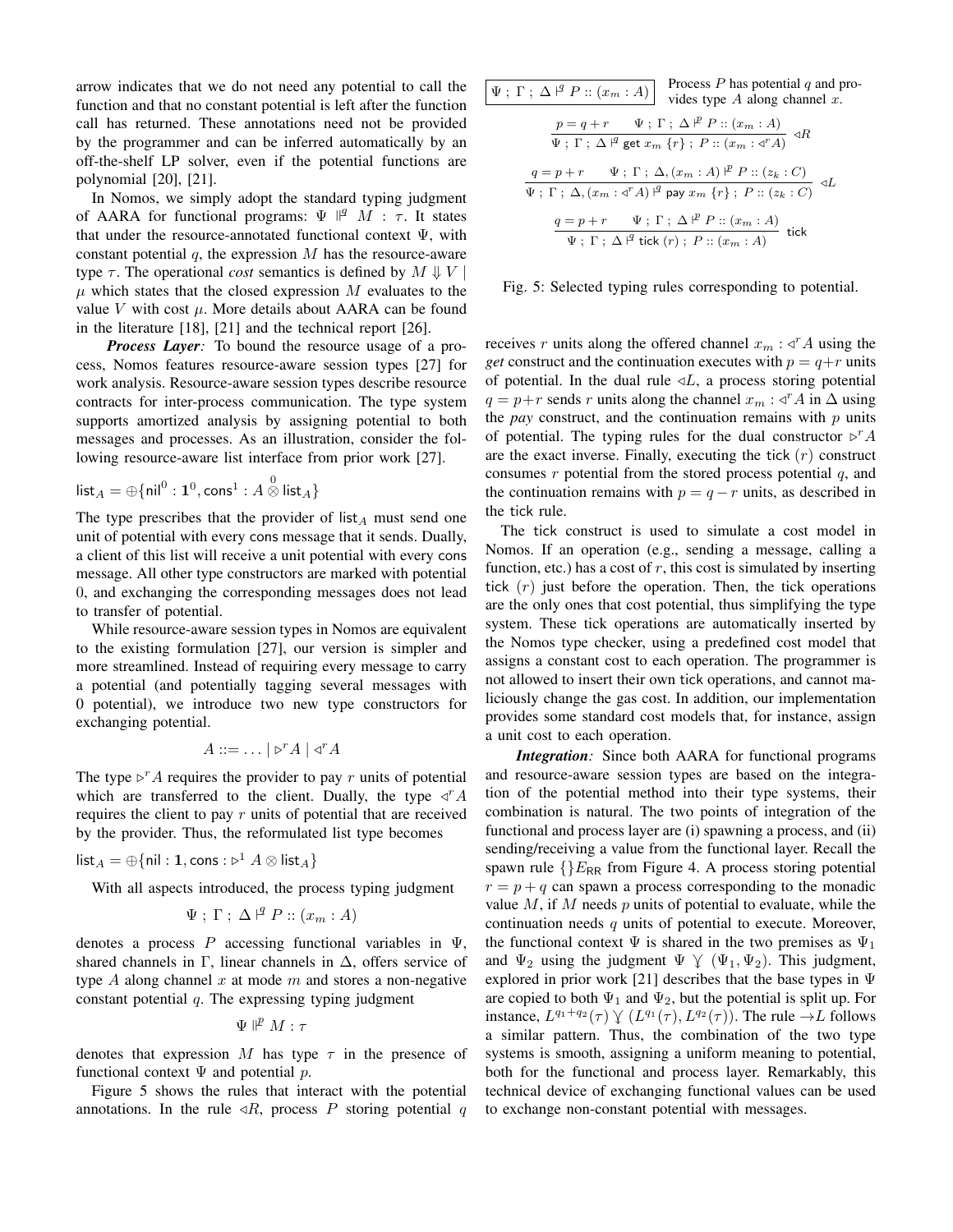*Operational Cost Semantics:* The resource usage of a process (or message) is tracked in semantic objects  $proc(c, w, P)$  and  $msg(c, w, N)$  using the local counters w. This signifies that the process  $P$  (or message  $N$ ) has performed *work* w so far. The rules of that explicitly affect the work counter are

$$
\frac{M\Downarrow V\mid \mu}{\textsf{proc}(c_m, w, P[M]) \mapsto \textsf{proc}(c_m, w + \mu, P[V])} \text{ internal}
$$

This rule describes that if an expression  $M$  evaluates to  $V$ with cost  $\mu$ , then the process  $P[M]$  depending on monadic expression M steps to  $P[V]$ , while the work counter increments by  $\mu$ , denoting the total number of internal steps taken by the process. At the process layer, the work increments on executing a *tick* operation.

$$
\mathsf{proc}(c_m, w, \mathsf{tick}(\mu) ; P) \mapsto \mathsf{proc}(c_m, w + \mu, P)
$$

A new process (or message) is spawned with  $w = 0$ , and a terminating process transfers its work to the corresponding message it interacts with before termination, thus preserving the total work performed by the system.

#### VII. TYPE SOUNDNESS

The main theorems that exhibit the connections between our type system and the operational cost semantics are the usual *type preservation* and *progress*. First, Definition 1 asserts certain invariants on process typing judgment depending on the mode of the channel offered by a process. This mode, remains invariant, as the process evolves. This is ensured by the process typing rules, which remarkably preserve these invariants despite being parametric in the mode.

Lemma 1 (Invariants). *The typing rules on the judgment*  $\Psi$ ;  $\Gamma$ ;  $\Delta$   $\vert \mathcal{I} \vert$   $(x_m : A)$  *preserve the invariants outlined in Definition 1, i.e., if the conclusion satisfies the invariant, so do all the premises.*

*Configuration Typing:* At run-time, a program evolves into a number of processes and messages, represented by proc and msg predicates. This multiset of predicates is referred to as a *configuration* (abbreviated as Ω).

$$
\Omega ::= \cdot \mid \Omega, \mathsf{proc}(c, w, P) \mid \Omega, \mathsf{msg}(c, w, N)
$$

A key question is how to type these configurations because a configuration both uses and provides a number of channels. The solution is to have the typing impose a partial order among the processes and messages, requiring the provider of a channel to appear before its client. We stipulate that no two distinct processes or messages in a well-formed configuration provide the same channel c.

The typing judgment for configurations has the form  $\Sigma$ ;  $\Gamma_0 \stackrel{E}{\models} \Omega$  ::  $(\Gamma; \Delta)$  defining a configuration  $\Omega$  providing shared channels in  $\Gamma$  and linear channels in  $\Delta$ . Additionally, we need to track the mapping between the shared channels and their linear counterparts offered by a contract process, switching back and forth between them when the channel is acquired or released respectively. This mapping, along with the type of the shared channels, is stored in  $\Gamma_0$ . E is a natural number and stores the sum of the total potential and work as recorded in each process and message. We call E the energy of the configuration. The technical report [26] details the configuration typing rules.

Finally,  $\Sigma$  denotes a signature storing the type and function definitions. A signature is well-formed if *(i)* every type definition  $V = A_V$  is *contractive* [29] ( $A_V$  cannot be a type name) allowing an *equi-recursive* treatment [38] and *(ii)* every function definition  $f = M : \tau$  is well-typed according to the expression typing judgment  $\Sigma$ ;  $\mathbb{P}^p M : \tau$ . The signature does not contain process definitions; every process is encapsulated inside a function using the contextual monad.

#### Theorem 1 (Type Preservation).

- If a closed well-typed expression  $\cdot$   $\mathbb{I}^q$  M :  $\tau$  evaluates to a *value, i.e.,*  $M \Downarrow V \mid \mu$ , then  $q \geq \mu$  and  $\cdot \parallel^{q-\mu} V : \tau$ .
- *Consider a closed well-formed and well-typed configuration*  $\Omega$  such that  $\Sigma$ ;  $\Gamma_0 \stackrel{E}{\models} \Omega$  :: ( $\Gamma$ ;  $\Delta$ )*. If the configuration takes a step, i.e.*  $\Omega \mapsto \Omega'$ *, then there exist*  $\Gamma'_0, \Gamma'$  *such that*  $\Sigma$ ; Γ'<sub>0</sub>  $E \nightharpoonup \Omega' :: (\Gamma' ; \Delta)$ , *i.e.*, the resulting configuration is *well-typed. Additionally,*  $\Gamma_0 \subseteq \Gamma'_0$  *and*  $\Gamma \subseteq \Gamma'$ *.*

The preservation theorem is standard for expressions [21]. For processes, we proceed by induction on the operational cost semantics and inversion on the configuration and process typing judgment.

To state progress, we need the notion of a *poised* process [16]. A process  $proc(c_m, w, P)$  is poised if it is trying to receive a message on  $c_m$ . Dually, a message msg $(c_m, w, N)$ is poised if it is sending along  $c_m$ . A configuration is poised if every message or process in the configuration is poised. Intuitively, this means that the configuration is trying to interact with the outside world along a channel in  $\Gamma$  or  $\Delta$ . Additionally, a process can be *blocked* [24] if it is trying to acquire a contract process that has already been acquired by some process. This can lead to the possibility of deadlocks.

Theorem 2 (Progress). *Consider a closed well-formed and well-typed configuration*  $\Omega$  *such that*  $\Gamma_0 \stackrel{E}{\models} \Omega$  :: ( $\Gamma$  ;  $\Delta$ ). *Either*  $\Omega$  *is poised, or it can take a step, i.e.,*  $\Omega \mapsto \Omega'$ *, or some process in*  $\Omega$  *is blocked along*  $a<sub>S</sub>$  *for some shared channel*  $a<sub>S</sub>$ *and there is a process*  $proc(a_L, w, P) \in \Omega$ .

The progress theorem is weaker than that for binary linear session types, where progress guarantees deadlock freedom.

#### VIII. IMPLEMENTATION AND EVALUATION

We have developed an open-source prototype implementation [25] of Nomos in OCaml. This prototype contains a lexer and parser (929 lines of code), a type checker (2388 lines of code), a pretty printer (451 lines of code), an LP solver interface (915 lines of code) and an interpreter (1286 lines of code) for implementing, type checking and executing Nomos programs. We also describe our efforts to simplify programming and improve accessiblity of Nomos to developers.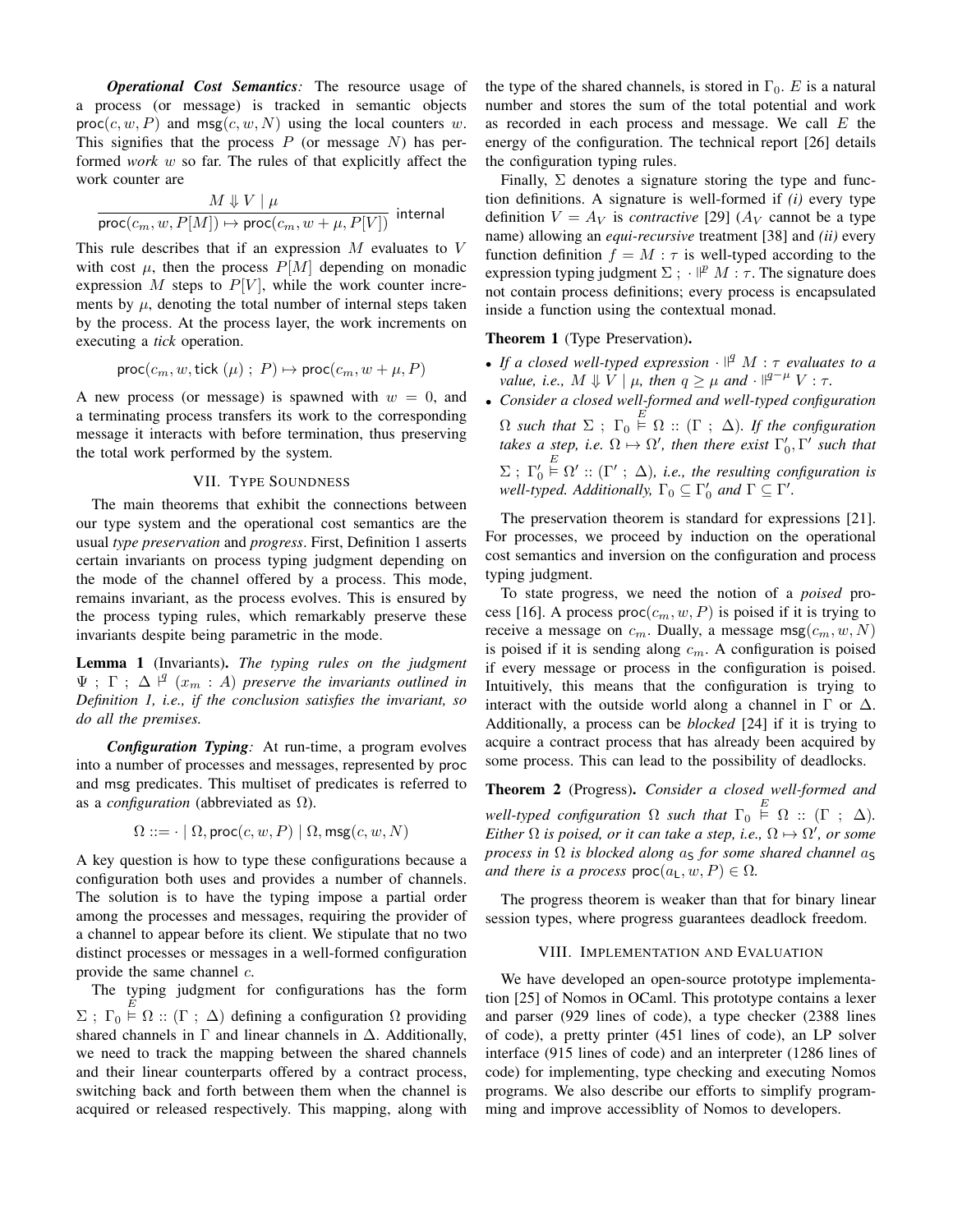*Syntax:* The lexer and parser for Nomos have been implemented in Menhir [39], an LR(1) parser generator for OCaml. A Nomos program is a list of mutually recursive type and process definitions. To visually separate out functional variables from session-typed channels, we require that shared channels are prefixed by  $#$ , while linear channels are prefixed by \$. This avoids confusion between the two, both for the programmer and the parser. We also require the programmer to indicate the *mode* of the process being defined: *asset*, *contract* or *transaction*, assigning the respective modes R, S and T to the offered channel. The modes for all other channels are inferred automatically (explained later). The initial potential  ${q}$  of a process is marked on the turnstile in the declaration. The syntax for definitions is

**stype** v = A **proc** <mode> f :  $(x1 : T)$ ,  $(\frac{5}{2} : A)$ , ...  $|\{q\} - (\frac{5}{2} : A) = M$ 

In the context,  $T$  is the functional type for variable  $x1$ , while A is the session type for channel \$c2 and M is a functional expression implementing the process. We add syntactic sugar, such as the forms let  $x = M$ ; P and if M then  $P_1$  else  $P_2$ , to the process layer to ease programming. Finally, a functional expression can enter the session type monad using {}, i.e.,  $M = {P}$  where P is a session-typed expression.

*Type Checking:* We implemented a bi-directional [40] type checker with a specific focus on the quality of error messages, which include, for example, *extent* (source code location) information for each definition and expression. The programmer provides the initial type of each variable and channel in the declaration and the definition is checked against it, while reconstructing the intermediate types. This helps localize the source of a type error as the point where type reconstruction fails. Type equality is restricted to reflexivity (constant time), although we have also implemented the standard co-inductive algorithm [29] which is quadratic in the size of type definitions. For all our examples, the reflexive notion of equality was sufficient. *Type checking is linear time in the size of the program*, which is important in the blockchain domain where type checking can be part of the attack surface.

*Potential and Mode Inference:* The potential and mode annotations are the most interesting aspects of the Nomos type system. Since modes are associated with each channel, they are tedious to write. Similarly, the exact potential annotations depend on the cost assigned to each operation and is difficult to predict statically. Thus, we implemented an automatic inference algorithm for both these annotations by relying on an off-the-shelf LP solver.

Using ideas from existing techniques for type inference for AARA [18], [21], we reduce the reconstruction of potential annotations to linear optimization. To this end, Nomos' inference engine uses the Coin-Or LP solver. In a Nomos program, the programmer can indicate unknown potential using ∗. Thus, resource-aware session types can be marked with  $\triangleright^*$  and  $\triangleleft^*$ , list types can be marked as  $L^*(\tau)$  and process definitions can be marked with |{∗}− on the turnstile. The mode of all the channels is marked as 'unknown' while parsing.

The inference engine iterates over the program and substitutes the star annotations with potential variables and 'unknown' with mode variables. Then, the bidirectional typing rules are applied, approximately checking the program (modulo potential and mode annotations) while also generating linear constraints for potential annotations (see Figure 4). and mode annotations (see Definition 1 and Figure 3). Finally, these constraints are shipped to the LP solver, which minimizes the value of the potential annotations to achieve tight bounds. The LP solver either returns that the constraints are infeasible, or returns a satisfying assignment, which is then substituted into the program. The final program is pretty printed for the programmer to view and verify the potential and mode annotations.

## *A. Case Studies*

We evaluate the design of Nomos by implementing several smart contract applications and discussing the typical issues that arise. All the contracts are implemented and type checked in the prototype implementation and the potential and mode annotations are derived automatically by the inference engine. The cost model used for these examples assigns 1 unit of cost to every atomic internal computation and sending of a message. We show the contract types from the implementation with the following ASCII format: i)  $\wedge$  for  $\uparrow_L^S$ , ii)  $\vee$  for  $\downarrow_L^S$ , iii)  $\langle q \rangle$  for  $\langle q, i\nu \rangle$   $|\{q\}\rangle$  for  $\rho q$ ,  $\nu$ )  $\hat{ }$  for  $\hat{\wedge}$ ,  $\nu i$ )  $\hat{*}$ [m] for ⊗<sub>m</sub>, vii) –o[m] for  $\multimap_m$ .

*ERC-20 Token Standard:* ERC-20 [41] is a technical standard for smart contracts on the Ethereum blockchain that defines a common list of standard functions that a token contract has to implement. The majority of tokens on the Ethereum blockchain are ERC-20 compliant.

The ERC-20 token contract implements the following session type in Nomos:

```
stype erc20token = /\sqrt{11} | &{
 totalSupply : int \hat{ } |{9}> \/ erc20token,
 balanceOf : id \rightarrow int \hat{ } |{8}> \/ erc20token,
 transfer : id -> id -> int -> |(0)> \/ erc20token,
 approve : id -> id -> int -> |\{6\}> \/ erc20token,
 allowance : id -> id -> int ^ |{6} \/ erc20token }
```
The type ensures that the token implements the protocol underlying the ERC-20 standard. To query the total number of tokens in supply, a client sends the totalSupply label, and the contract sends back an integer. If the contract receives the balanceOf label followed by the owner's identifier, it sends back an integer corresponding to the owner's balance. A balance transfer can be initiated by sending the transfer label to the contract followed by sender's and receiver's identifier, and the amount to be transferred. If the contract receives approve, it receives the two identifiers and the value, and updates the allowance internally. Finally, this allowance can be checked by issuing the allowance label, and sending the owner's and spender's identifier.

The design of Nomos is orthogonal to the concrete representation of money or currency in the language. The Nomos implementation provides a simple built-in abstract coin type of a unit value. Our implementation of the erc20token session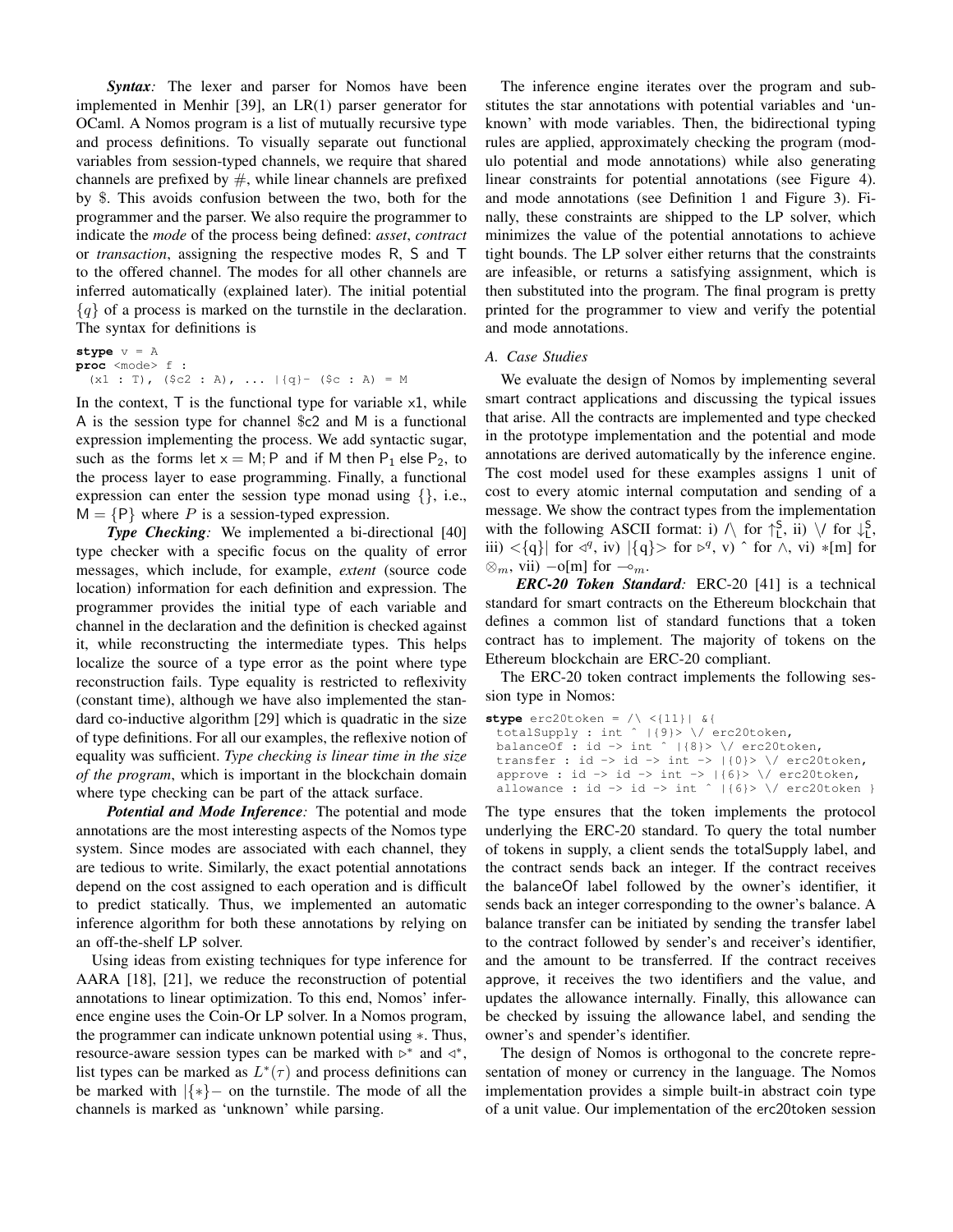type relies on these abstract coins used exclusively for exchanges among the private accounts. Coins are treated linearly as no operations are allowed on primitive types. As a result, coins cannot be created or discarded.

It is straightforward to add features by using more sophisticated abstract coin types or by providing built-in operations that are executed by the runtime system. For example, we can add coins with unique identifiers or coins of different denominations by changing the underlying session type of coins. Similarly, we can add operations for minting (creating) or burning (discarding) coins if users have the respective privileges. Such operations could be, for instance, implemented in an abstract contract that is an interface to the runtime system. Finally, there can be operations for exchanging coins and gas at rates that are fixed when type-checking transactions.

It is also possible to allow programmers to define their own abstract types with their individual introduction and elimination forms to use them in an implementation of a session type like erc20token.

*Hacker Gold (HKG) Token:* The HKG token is one particular implementation of the ERC-20 token specification. Recently, a vulnerability was discovered in the HKG token smart contract based on a typographical error leading to a reissuance of the entire token [42]. When updating the receiver's balance during a transfer, instead of writing balance+=value, the programmer mistakenly wrote balance=+value (semantically meaning balance=value). Nomos' type system would have caught the linearity violation in the latter statement that drops the existing balance in the recipient's account.

*Puzzle Contract:* This contract, taken from prior work [43] rewards users who solve a computational puzzle and submit the solution. The contract allows two functions, one that allows the owner to update the reward, and the other that allows a user to submit their solution and collect the reward.

In Nomos, this contract is implemented to offer the type

```
stype puzzle = /\sqrt{14} \sqrt{414}update : id -> money -o[R] |{0}> \/ puzzle,
 submit : int ^ &{
   success : int \rightarrow money \star[R] |\{5}> \/ puzzle,
   failure : |\{9\} \/ puzzle } }
```
The contract still supports the two transactions. To update the reward, it receives the update label and an identifier, verifies that the sender is the owner, receives money from the sender, and acts like a puzzle again. The transaction to submit a solution has a *guard* associated with it. First, the contract sends an integer corresponding to the reward amount, the user then verifies that the reward matches the expected reward (the guard condition). If this check succeeds, the user sends the success label, followed by the solution, receives the winnings, and the session terminates. If the guard fails, the user issues the failure label and immediately terminates the session. Thus, the contract implementation guarantees that the user submitting the solution receives their expected winnings.

*Voting:* The voting contract provides a ballot type.

```
stype ballot = /\sqrt{16} +{
 open : id -> +{ vote : id -> |\{0\}>\ \setminus\ /\ ballot,
                    novote : |\{9\} \/ ballot },
```
closed : id  $\hat{ }$  |{13}> \/ ballot }

This contract allows voting when the election is open by sending the candidate's *id*, and prevents double voting by checking if the voter has already voted (the novote label). Once the election closes, the contract can be acquired to check the winner. We use two implementations for the contract: the first stores a counter for each candidate that is updated after each vote is cast (voting in Table II); the second does not use a counter but stores potential inside the vote list that is consumed for counting the votes at the end (voting-aa in Table II). This stored potential is provided by the voter to amortize the cost of counting. The type above shows the potential annotations corresponding to the latter.

*Insurance:* Nomos has been carefully designed to allow inter-contract communication without compromising type safety. We illustrate this feature using an insurance contract that processes flight delay insurance claims after verifying them with a trusted third party. The insurer and third party verifier are implemented as separate contracts providing the following session types.

```
stype insurer = /\sqrt{6} | &{
 submit : claim -> +{
   success : money \star[R] |\{0\}>\ \backslash/ insurer,
   failure : |\{1\}> \/ insurer } }
stype verifier = /\sqrt{3} | &{
 verify : claim -> +{
   valid : |\{0\} \/ verifier,
   invalid : |\{0\} \rangle \/ verifier } }
```
The insurer type provides the option to submit a claim by receiving it and responds with success or failure depending upon verification of the claim. If the claim is successful, the insurer sends over the reimbursement in the form of money. The verifier type provides the option to verify a claim by receiving it and responding with valid or invalid depending on the validity of the claim.

The insurer, upon receiving a claim, acquires the verifier and sends it the claim details. If the claim is valid, then it responds with success, sends the money and detaches from its client. If the claim is invalid, it responds with failure and immediately detaches from its client.

*Experimental Evaluation:* We describe the 8 case studies we implemented in Nomos. We have already discussed auction (Section II), ERC 20, puzzle, voting, and insurance. The other case studies are:

- A bank account that allows users to register, make deposits and withdrawals and check the balance.
- An escrow to exchange bonds between two parties.
- A wallet allowing users to store money on the blockchain.

Table II contains a compilation of our experiments with the case studies and the prototype implementation. The experiments were run on an Intel Core i5 2.7 GHz processor with 16 GB 1867 MHz DDR3 memory. It presents the contract name, its lines of code (LOC), the type checking time (T (ms)), number of potential and mode variables introduced (Vars), number of potential and mode constraints that were generated while type checking (Cons) and the time the LP solver took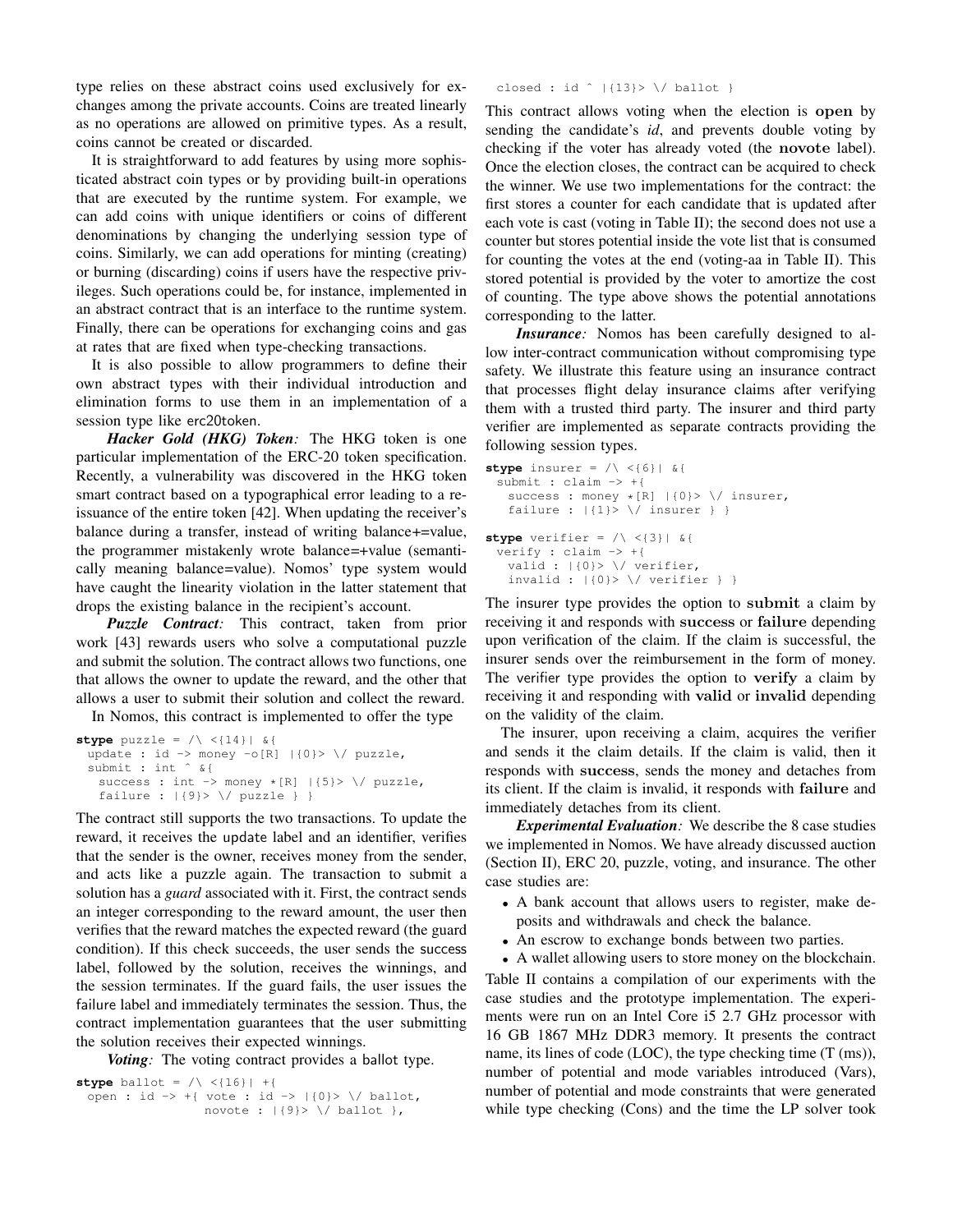| <b>Contract</b> | <b>LOC</b> | T(ms) | Vars | Cons | I(ms) | Gap      |
|-----------------|------------|-------|------|------|-------|----------|
| auction         | 176        | 0.558 | 229  | 730  | 5.225 | 3        |
| <b>ERC 20</b>   | 136        | 0.579 | 161  | 561  | 4.317 | 6        |
| puzzle          | 108        | 0.410 | 126  | 389  | 8.994 | 8        |
| voting          | 101        | 0.324 | 109  | 351  | 3.664 | $\theta$ |
| voting-aa       | 101        | 0.346 | 140  | 457  | 3.926 | $\theta$ |
| escrow          | 85         | 0.404 | 95   | 321  | 3.816 | 3        |
| insurance       | 56         | 0.299 | 76   | 224  | 8.289 | $\theta$ |
| bank            | 147        | 0.663 | 173  | 561  | 4.549 | $\theta$ |
| wallet          | 30         | 0.231 | 32   | 102  | 3.224 | 0        |

TABLE II: Evaluation of Nomos with Case Studies. LOC  $=$  lines of code; T (ms)  $=$  the type checking time in ms;  $Vars = #\vartheta$  generated during type inference; Cons = #constraints generated during type inference; I (ms) = type inference time in ms; Gap = maximal gas bound gap.

to infer their values (I (ms)). The last column describes the maximal gap between the static gas bound inferred and the actual runtime gas cost. It accounts for the difference in the gas cost in different program paths. However, this waste is clearly marked in the program by explicit *tick* instructions so the programmer is aware of this runtime gap, based on the program path executed.

The evaluation shows that the type-checking overhead is less than a millisecond for case studies. This indicates that Nomos is applicable to settings like distributed blockchains in which type checking could add significant overhead and could be part of the attack surface. Type inference is also efficient but an order of magnitude slower than type checking. This is acceptable since inference is only performed once during deployment and can be carried out off-chain. Gas bounds are tight in most cases. Loose gas bounds are caused by conditional branches with different gas cost. In practice, this is not a major concern since the Nomos semantics tracks the exact gas cost, and a user will not be overcharged for their transaction. However, Nomos' type system can be easily modified to only allow contracts with tight bounds.

Our implementation experience revealed that describing the session type of a contract crystallizes the important aspects of its protocol. Often, subtle aspects of a contract are revealed while defining the protocol as a session type. Once the type is defined, the implementation simply *follows* the type protocol. The error messages from the type checker were helpful in ensuring linearity of assets and adherence to the protocol. Using ∗ for potential annotations meant we could remain unaware of the exact gas cost of operations. The syntactic sugar constructs reduced the programming overhead and the size of the contract implementations.

## IX. BLOCKCHAIN INTEGRATION

To integrate Nomos with a blockchain, we need a mechanism to *(i)* represent contracts and their addresses in the current blockchain state, *(ii)* create and execute transactions, and *(iii)* construct the global distributed ledger.

*Nomos on a Blockchain:* We assume a blockchain like Ethereum that contains a set of Nomos contracts  $C_1, \ldots, C_n$ together with their type information  $\cdot$ ;  $\Gamma^i$ ;  $\Delta^i_R$   $\stackrel{q_i}{\sim}$   $C_i$  ::  $(x^i_S$ :  $A_{\mathsf{S}}^{i}$ ). The shared context  $\Gamma^{i}$  types the shared contracts that  $C_i$  refers to, and the linear context  $\Delta_R^i$  types the contract's linear assets. The channel name  $x_{\mathsf{S}}^i$  of a contract is its address and has to be globally unique. We allow contracts to carry potential given by the annotation  $q_i$  and the potential defined by the annotations in  $\Delta_R^i$  but the type system could easily be altered to suppress the potential.

These contracts form a stuck configuration (a valid virtual blockchain state) typed as

$$
\Gamma \stackrel{E}{\models} \mathsf{proc}(x_5^1, w_1, C_1) \dots \mathsf{proc}(x_5^n, w_n, C_n) :: (\Gamma ; \cdot)
$$

where  $\Gamma = (x_5^1 : A_5^1), \dots, (x_5^n : A_5^n)$  and  $E = \sum_{i=1}^n q_i + w_i$ is the total energy, that is, the sum of the stored potential and previously performed work. To perform a transaction with a contract, a user submits a transaction script  $Q$  (a process) that is well-typed with respect to the existing contracts:

$$
\cdot \; ; \; \Gamma \; ; \; \cdot \n \stackrel{\mathsf{q}}{=} Q :: (x_\mathsf{T} : \mathbf{1})
$$

We mandate that the transaction offers along a channel of type 1 and terminates by sending a close message on its offered channel. This enforces that the transaction, at termination, leaves the blockchain in a well-formed state. This script process is added to the set of contracts and the new (closed) configuration is typed as

$$
\Gamma \stackrel{E+q}{\models} \mathsf{proc}(x_5^1, w_1, C_1) \dots \mathsf{proc}(x_{\mathsf{T}}, 0, Q) :: (\Gamma \; ; \; (x_{\mathsf{T}} : \mathbf{1}))
$$

This configuration then steps according to the Nomos semantics, ending with the termination of the script  $Q$ , leaving the configuration in a stuck state again to start a new transaction. If type checking were too costly here, that can lead to yet another source of denial-of-service attacks. In Nomos however, type checking is linear time in the size of the script.

A transaction can either create new contracts, or update the state of existing contracts. In the former case, new contracts are added to the blockchain state, making them visible in the type of the configuration for subsequent transactions to access. In the latter case, it *acquires* the contracts it wishes to interact with, followed by an update in the contracts' internal state and *releases* them. Since the contract types are equisynchronizing, they remain unchanged at the end of transaction execution. This ensures that the subsequent transactions can access the same contracts at the same type. In the future we plan to allow *sub-synchronizing* types that enable a client to release a contract channel not at the same type, but a *subtype*. The subtype can then describe the phase of the contract. For instance, the ended phase of auction contract will be a subtype of the running phase. The technical report [26] details the technique for serialized execution of transactions.

*Deterministic Execution:* Since blockchains rely on consensus among the miners, it is important to ensure deterministic execution of transactions. However, Nomos semantics has one source of non-determinism: the *acquire-accept* rule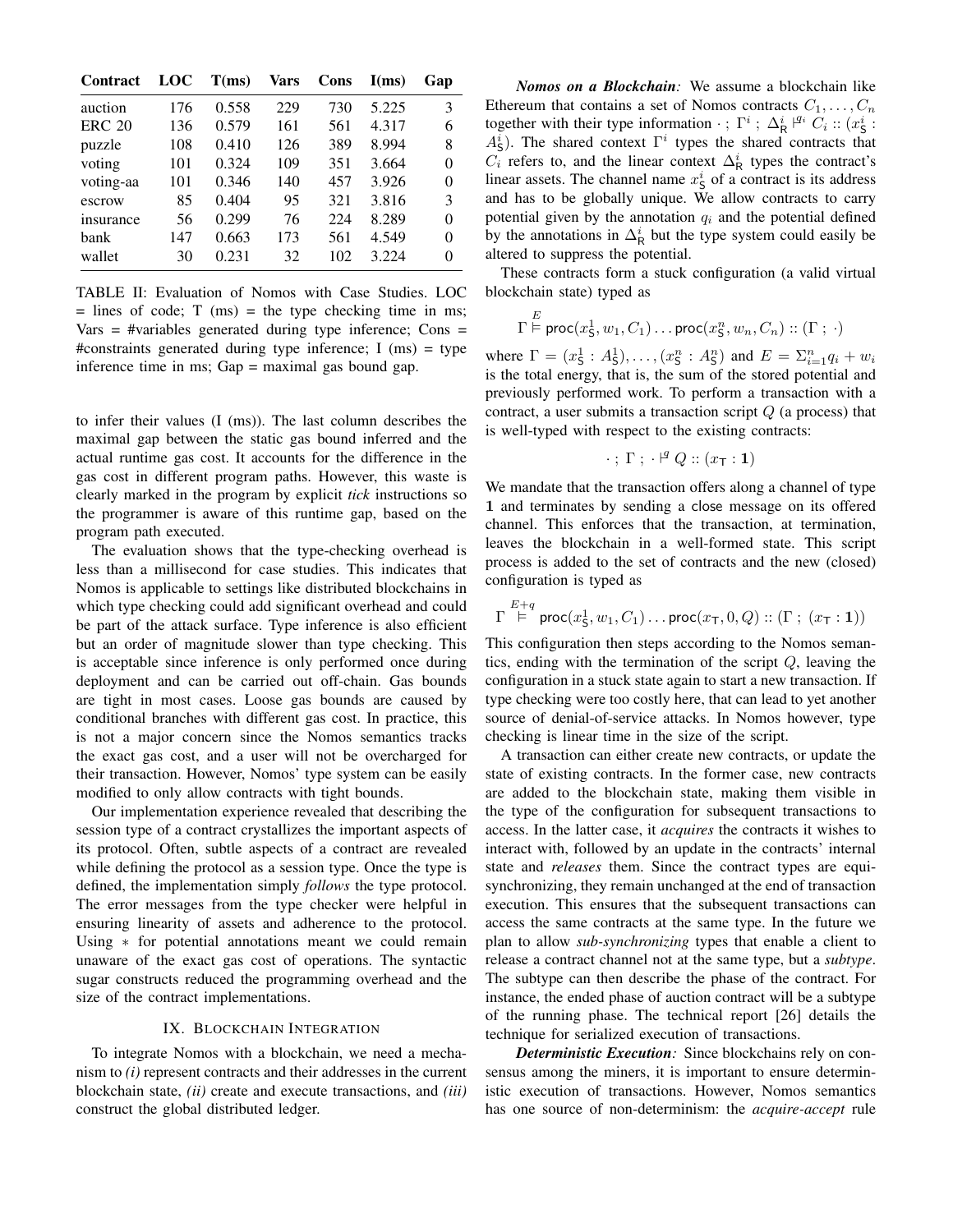where an accepting contract latches on to any acquiring transaction. Our approach to resolve this non-determinism is to determinize the process scheduler based on some heuristics. Another promising approach is *record-and-replay* [44], [45]. The miner records the order in which the contracts are acquired in the ledger, which is then replayed by others to compute the current blockchain state.

*Interpreter*: The Nomos implementation provides two functionalities: *(i) inference:* takes a program as input, infers the potential and mode annotations and outputs a well-typed program (discussed in Section VIII), and *(ii) execution:* which takes a well-typed transaction program and a valid blockchain state as input, executes the transaction against the state and outputs a valid blockchain state. Internally, the blockchain state is represented as a configuration, i.e. set of contracts and linear assets stored inside them. Our implementation serializes the configuration using OCaml S-expressions so that their snapshots can be written to and read from a file. This makes the blockchain state persistent through transactions.

*Attacker Model:* Our blockchain model requires that all code submitted for execution is well-typed. The soundness theorem of Nomos (Theorem 1) then guarantees that execution of well-typed code cannot *damage* the blockchain state, or render it unusable. Thus, we capitalize on the restriction requiring adversarial code to be type correct. Furthemore, the Nomos type checker is carefully implemented to be linear-time in the size of the program. Thus, an adversary cannot cause denial-of-service by submitting programs that take too long to typecheck!

*Deadlocks:* The only language specific reason a transaction can fail is a deadlock in the transaction code. Our progress theorem accounts for this possibility of deadlocks. Since a valid blockchain state represents a stuck configuration of a particular form (only shared contracts in the configuration), we verify at the end of the transaction execution if the new configuration has this form. If not, we conclude that a deadlock occurred during the execution, and we simply abort the whole transaction. We maintain snapshots of the configuration after every transaction execution, so we simply revert to the previous valid blockchain state. It is the user's responsibility to issue a new transaction that does not deadlock. In the future, we also plan to employ deadlock prevention techniques [46] to statically rule out deadlocks.

## X. OTHER RELATED WORK

We classify the related work into 3 categories - i) new programming languages for smart contracts, ii) static analysis techniques for existing languages and bytecode, and iii) session-typed and type-based resource analysis systems technically related to Nomos.

*Smart Contract Languages:* Existing smart contracts on Ethereum are predominantly implemented in Solidity [4], a statically typed object-oriented language influenced by Python and JavaScript. Languages like Vyper [47] address resource usage by disallowing recursion and infinite-length loops, thus making estimation of gas usage decidable. However, both languages still suffer from re-entrancy vulnerabilities. Bamboo [48], on the other hand, makes state transitions explicit and avoids re-entrance by design. In contrast to our work, none of these languages use linear type systems to track assets stored in a contract.

Domain specific languages have also been designed for other blockchains apart from Ethereum. Typecoin [49] uses affine logic to solve the peer-to-peer affine commitment problem using a generalization of Bitcoin where transactions deal in types rather than numbers. Although Typecoin does not provide a mechanism for expressing protocols, it also uses a linear type system to prevent resources from being discarded or duplicated. Rholang [50] is formally modeled by the  $\rho$ -calculus, a reflective higher-order extension of the  $\pi$ -calculus. Michelson [51] is a purely functional stack-based language that has no side effects. However, none of these languages describe and enforce communication protocols statically. Scilla [52] is an intermediate-level language where contracts are structured as communicating automata providing a continuation-passing style computational model to the language semantics. Scilla does not use session types or linearity but features static gas bounds. A difference is that Nomos' bounds are not asymptotic and are proved sound with respect to a cost semantics. The Move programming language [53] is a flexible language based on Rust [54] to implement contracts on the Libra blockchain. Similar to Nomos, it provides the ability to define custom linear types to represent assets. However, it does not provide support to express contract protocols or gas usage.

*Static Analysis:* Analysis of smart contracts has received substantial attention [55], [56] recently due to their security vulnerabilities [57], [58]. KEVM [59] creates a program verifier based on reachability logic that given an EVM program and specification, tries to automatically prove the corresponding reachability theorems. However, the verifier requires significant manual intervention, both in specification and proof construction. Oyente [43] is a symbolic execution tool that checks for 4 kinds of security bugs in smart contracts, transaction-order dependence, timestamp dependence, mishandled exceptions and re-entrancy vulnerabilities. MadMax [60] automatically detects gas-focused vulnerabilities with high confidence. The analysis is based on a decompiler that extracts control and data flow information from EVM bytecode, and a logic-based analysis specification that produces a highlevel program model. Ethereum contracts are also translated to F\* [61] to prove runtime safety and functional correctness, although they do not support all syntactic features. VERISOL [62] is a highly-automated formal verifier for Solidity that can produce proofs as well as counterexamples and proves semantic conformance of smart contracts against a state machine model with access-control policy. However, in contrast to Nomos, where guarantees are proved by a soundness proof of the type system, static analysis techniques often do not explore all program paths, can report false positives that need to be manually filtered, and miss bugs due to timeouts and other sources of incompleteness.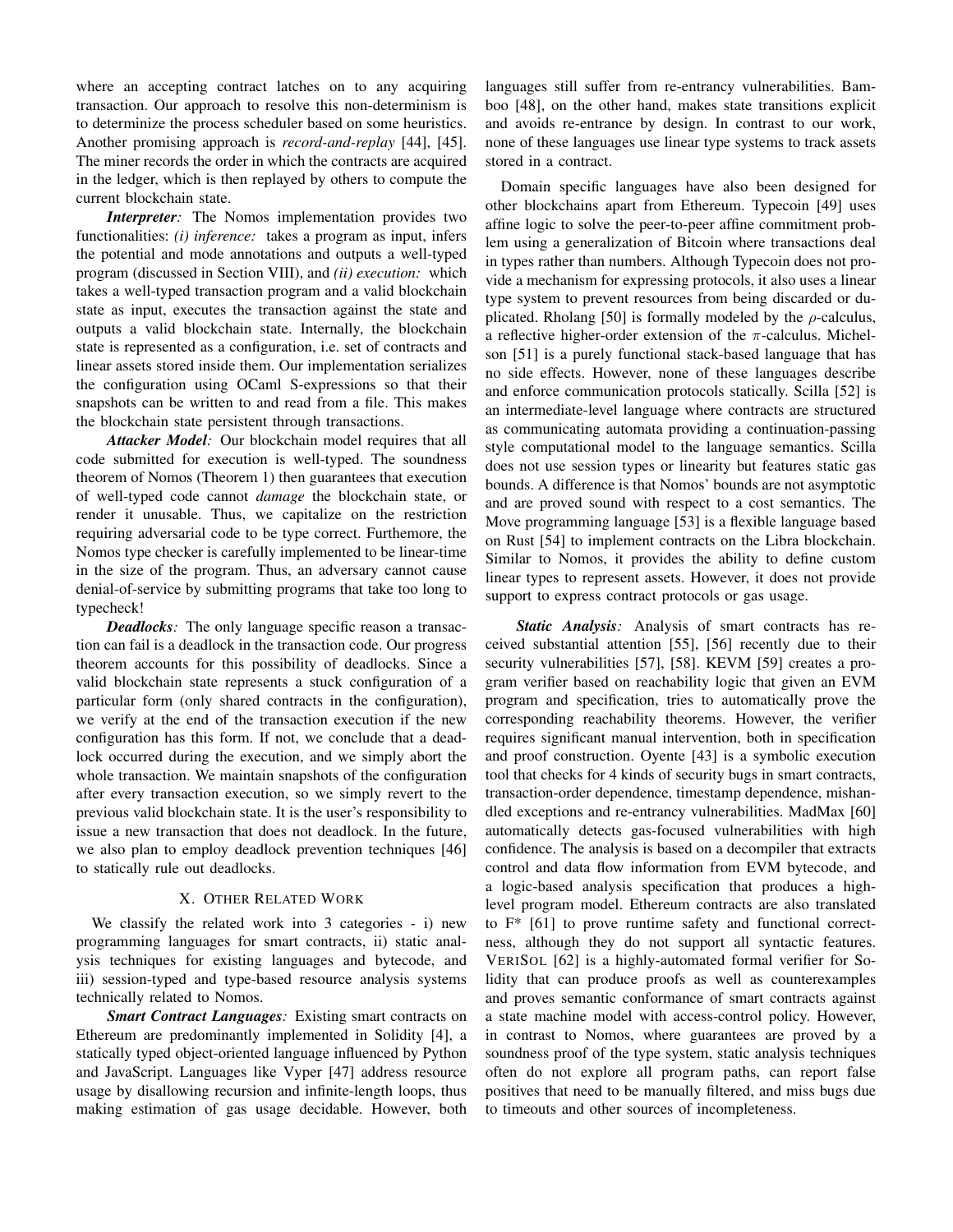*Session types and Resource analysis:* Session types were introduced by Honda [11] as a typed formalism for inter-process dyadic interaction. They have been integrated into a functional language in prior work [15]. However, this integration does not account for resource usage or sharing. Sharing in session types has also been explored in prior work [24], but with the strong restriction that shared processes cannot rely on linear resources that we lift in Nomos. Shared session types were also never integrated with a functional layer or tracked for resource usage. While we consider binary session types that express local interactions, global protocols can be expressed using multi-party session types [13], [63]. Automatic amortized resource analysis (AARA) has been introduced as a type system to derive linear [18] and polynomial bounds [21] for functional programming languages. Resource usage has also previously been explored separately for the purely linear process layer [27], but were never combined with shared session types or integrated with the functional layer.

#### XI. CONCLUSION

We have described the programming language Nomos, its type-theoretic foundation, a prototype implementation and evaluated its feasibility on several real world smart contract applications. Nomos builds on linear logic, shared session types, and automatic amortized resource analysis to address the challenges that programmers are faced with when implementing digital contracts. Our main contributions are the design and implementation of Nomos' multi-layered resource-aware type system and its type soundness proof.

In future work, we plan to explore refinement session types [64], [65] for expressing and verifying functional correctness of contracts against their specifications and to target open questions regarding a blockchain integration. These include the exact cost model, fluctuation of gas prices, and potential compilation to a lower-level language. Since Nomos has a concurrent semantics, we also plan to support parallel execution of transactions using speculation techniques [66].

#### **REFERENCES**

- [1] S. Nakamoto, "Bitcoin: A Peer-to-Peer Electronic Cash System," http: //bitcoin.org/bitcoin.pdf, 2008.
- [2] G. Wood, "Ethereum: A secure decentralized transaction ledger," http: //gavwood.com/paper.pdf, 2014.
- [3] L. Goodman, "Tezos a self-amending crypto-ledger," https://tezos. com/static/papers/white\_paper.pdf, 2014.
- [4] C. Dannen, *Introducing Ethereum and Solidity: Foundations of Cryptocurrency and Blockchain Programming for Beginners*, 1st ed. USA: Apress, 2017.
- [5] D. Siegel, "Understanding the dao hack<br>for journalists," https://medium.com/@pullnews/ for journalists," https://medium.com/@pullnews/ understanding-the-dao-hack-for-journalists-2312dd43e993, Jun. 2016.
- [6] B. I. I. Initiative, "B3i," 2008.
- [7] A. Law, "Smart contracts and their application in supply chain management," Ph.D. dissertation, Massachusetts Institute of Technology, 2017.
- [8] V. Morabito, "Smart contracts and licensing," in *Business Innovation Through Blockchain*. Springer, 2017, pp. 101–124.
- [9] C. Cachin, "Architecture of the hyperledger blockchain fabric," in *Workshop on Distributed Cryptocurrencies and Consensus Ledgers*, vol. 310, 2016.
- [10] "Welcome to liquidity's documentation!" http://www.liquidity-lang.org/ doc/index.html, Aug. 2018, accessed: 2018-11-04.
- [11] K. Honda, "Types for dyadic interaction," in *4th International Conference on Concurrency Theory (CONCUR)*. Springer, 1993, pp. 509–523.
- [12] K. Honda, V. T. Vasconcelos, and M. Kubo, "Language primitives and type discipline for structured communication-based programming," in *7th European Symposium on Programming (ESOP)*. Springer, 1998, pp. 122–138.
- [13] K. Honda, N. Yoshida, and M. Carbone, "Multiparty asynchronous session types," in *35th ACM SIGPLAN-SIGACT Symposium on Principles of Programming Languages (POPL)*. ACM, 2008, pp. 273–284.
- [14] L. Caires and F. Pfenning, "Session types as intuitionistic linear propositions," in *21st International Conference on Concurrency Theory (CONCUR)*. Springer, 2010, pp. 222–236.
- [15] B. Toninho, L. Caires, and F. Pfenning, "Higher-order processes, functions, and sessions: a monadic integration," in *22nd European Symposium on Programming (ESOP)*. Springer, 2013, pp. 350–369.
- [16] F. Pfenning and D. Griffith, "Polarized substructural session types," in *18th International Conference on Foundations of Software Science and Computation Structures (FoSSaCS)*. Springer, 2015, pp. 3–22.
- [17] P. Wadler, "Propositions as sessions," in *17th ACM SIGPLAN International Conference on Functional Programming (ICFP)*. ACM, 2012, pp. 273–286.
- [18] M. Hofmann and S. Jost, "Static Prediction of Heap Space Usage for First-Order Functional Programs," in *30th ACM Symp. on Principles of Prog. Langs. (POPL'03)*, 2003.
- [19] S. Jost, K. Hammond, H.-W. Loidl, and M. Hofmann, "Static Determination of Quantitative Resource Usage for Higher-Order Programs," in *37th ACM Symp. on Principles of Prog. Langs. (POPL'10)*, 2010.
- [20] J. Hoffmann, K. Aehlig, and M. Hofmann, "Multivariate Amortized Resource Analysis," in *38th Symposium on Principles of Programming Languages (POPL'11)*, 2011.
- [21] J. Hoffmann, A. Das, and S.-C. Weng, "Towards Automatic Resource Bound Analysis for OCaml," in *44th Symposium on Principles of Programming Languages (POPL'17)*, 2017.
- [22] Q. Carbonneaux, J. Hoffmann, T. Reps, and Z. Shao, "Automated Resource Analysis with Coq Proof Objects," in *29th International Conference on Computer-Aided Verification (CAV'17)*, 2017.
- [23] J.-Y. Girard, "Linear logic," *Theoretical Computer Science*, vol. 50, pp. 1–102, 1987.
- [24] S. Balzer and F. Pfenning, "Manifest sharing with session types," *Proceedings of the ACM on Programming Languages (PACMPL)*, vol. 1, no. ICFP, pp. 37:1–37:29, 2017.
- [25] "Nomos implementation," https://github.com/ankushdas/Nomos, 2019, accessed: 2019-11-11.
- [26] A. Das, S. Balzer, J. Hoffmann, F. Pfenning, and I. Santurkar, "Resourceaware session types for digital contracts," *CoRR*, vol. abs/1902.06056, 2019. [Online]. Available: http://arxiv.org/abs/1902.06056
- [27] A. Das, J. Hoffmann, and F. Pfenning, "Work analysis with resourceaware session types," in *33rd ACM/IEEE Symposium on Logic in Computer Science (LICS'18)*, 2018.
- [28] I. Cervesato and A. Scedrov, "Relating state-based and process-based concurrency through linear logic (full-version)," *Information and Computation*, vol. 207, no. 10, pp. 1044 – 1077, 2009, special issue: 13th Workshop on Logic, Language, Information and Computation (WoLLIC 2006). [Online]. Available: http://www.sciencedirect.com/ science/article/pii/S089054010900100X
- [29] S. Gay and M. Hole, "Subtyping for session types in the pi calculus," *Acta Informatica*, vol. 42, no. 2, pp. 191–225, Nov 2005. [Online]. Available: https://doi.org/10.1007/s00236-005-0177-z
- [30] P. N. Benton, "A mixed linear and non-linear logic: Proofs, terms and models," in *8th International Workshop on Computer Science Logic (CSL)*, ser. Lecture Notes in Computer Science, vol. 933. Springer, 1994, pp. 121–135, an extended version appeared as Technical Report UCAM-CL-TR-352, University of Cambridge.
- [31] J. Reed, "A judgmental deconstruction of modal logic," January 2009, unpublished manuscript. [Online]. Available: http://www.cs.cmu.edu/ ∼jcreed/papers/jdml.pdf
- [32] K. Pruiksma, W. Chargin, F. Pfenning, and J. Reed, "Adjoint logic," Carnegie Mellon University, Tech. Rep., April 2018.
- [33] U. D. Lago and M. Gaboardi, "Linear Dependent Types and Relative Completeness," in *26th IEEE Symp. on Logic in Computer Science (LICS'11)*, 2011.
- [34] M. Avanzini, U. Dal Lago, and G. Moser, "Analysing the complexity of functional programs: Higher-order meets first-order," in *Proceedings of the 20th ACM SIGPLAN International Conference on Functional*